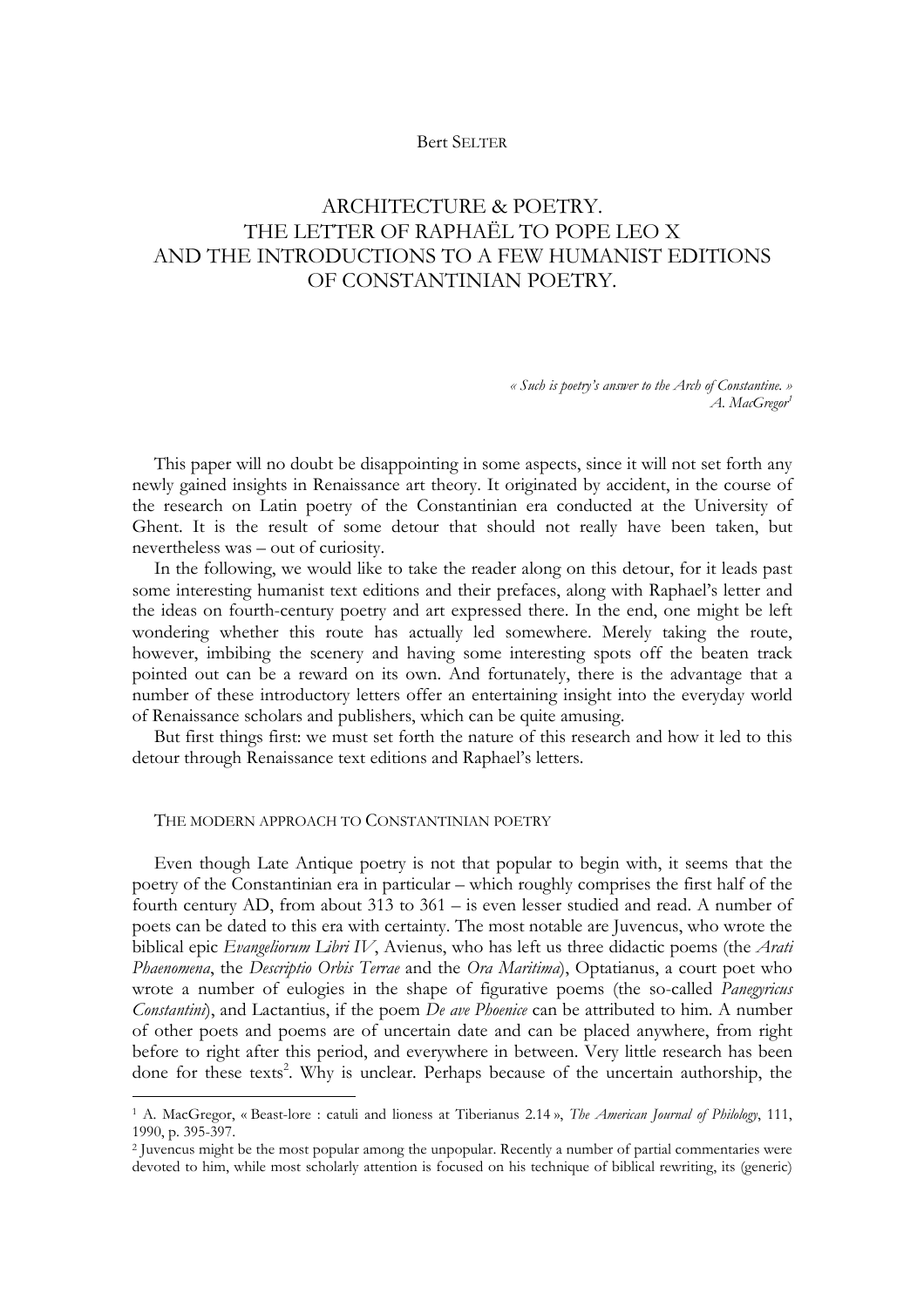fragmentary state and the occasional lack of the most elementary data of some of these texts? Consequently, most scholars concentrate on the poetry of the second half and end of the fourth century, when more prominent and prolific writers were active, among whom Ausonius of Bordeaux, Claudianus, Prudentius, etc.

It used to be that scholars saw this late antique poetry as degenerated, as « la fin de la poésie profane latine », characterised by « dilettantisme et jeux formels<sup>3</sup> ». Nowadays, they are usually satisfied with the label « different ». It does not really matter which judgement is right – perhaps both are. But in any case, scholars have been confronted by the nature of these texts, which display an aesthetic that is very different from previous ones in Latin poetry, and have tried to grasp the nature of this Late Antique aesthetic, or at least to delineate some of its characteristics<sup>4</sup>. A recurrent strategy has been to look at the contemporary visual arts, which provide an interesting perspective on fourth century poetry. One notable example is M. Roberts, who developed the idea that fourth century poetry was characterised by a strong penchant for the episodic and visuality, resulting in what he called « a jeweled style », a metaphor for the poetic technique and taste of the era : a technique resembling the goldsmith's, in which the larger text is but the frame onto which precious jewels are carefully welded, thus emphasising and isolating the delicate and sparkling textual showpieces from the larger context ; the more craftsmanship an intricate jewel requires, the more it is appreciated ; this imagery of sparkling jewels, colouring and flowery passages he finds mirrored in meta-poetic language ; moreover, the same principles are active, according to Roberts, in such visual arts as mosaic and relief art, or even in contemporary dress, for which he provides some very interesting illustrations<sup>5</sup>.

This line of research has proven very stimulating and other parallels with Late Antique art have cropped up, such as the spolia-technique, the technique of reusing existing material or art in new architectural or sculptural creations, and which came into frequent use during the reign of Constantine – the most famous example doubtlessly being the Arch of Constantine (image 1).

implications and his own reflection on it. He features in a number of major studies devoted to biblical epic, among which R. Herzog, *Die Bibelepik der lateinischen Spätantike,* München, 1975, M. Roberts, *Biblical epic and rhetorical paraphrase in late antiquity,* Liverpool, 1985, and R. P. H. Green, *Latin epics of the New Testament : Juvencus, Sedulius, Arator,* Oxford, 2006.

<sup>3</sup> J. D. Berger & J. Billen, *Dictionnaire des auteurs grecs et latins de l'Antiquité et du Moyen Âge,* Turnhout, 1991, p. 90, s.v. Ausonius.

<sup>4</sup> See, for example, E. Sánchez Salor, « La última poesia latino-profana. Su ambiente », *Estudios clásicos*, 25, 1981, p. 111-62. ; J.-L. Charlet, « Aesthetic Trends in Late Latin Poetry (325-410) », *Philologus*, 132, 1988, p. 74-85 ; or A. Alvar Ezquerra, « Realidad e ilusión en la poesia latina tardoantigua : notas a propósito de estética literaria »*, Emerita*, 40, 1992, p. 1-20.

<sup>5</sup> M. Roberts, *The jeweled style. Poetry and poetics in late antiquity,* Ithaca (NY), 1989, chapter 3: Poetry and the Visual Arts.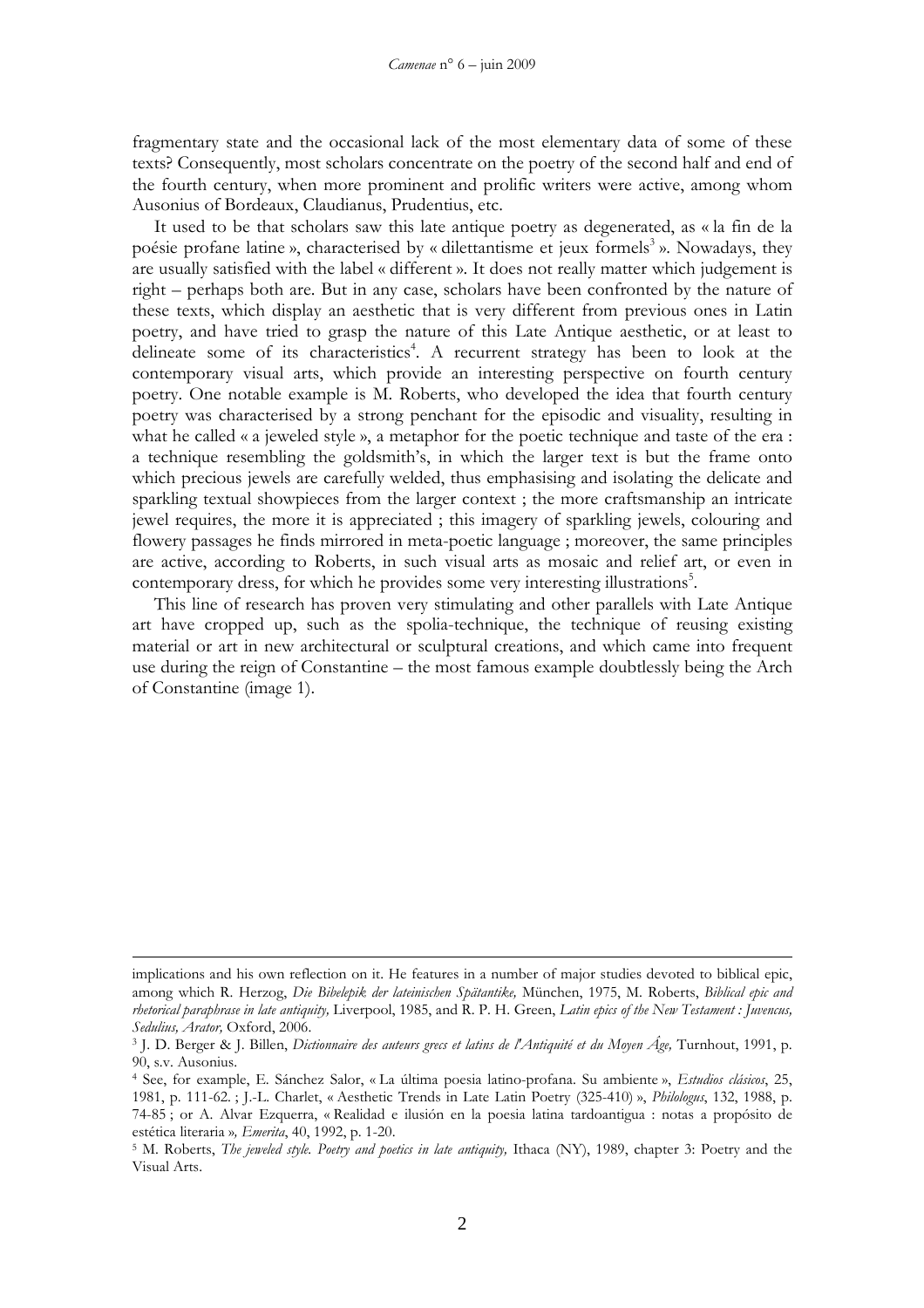

Image 1: South front of the Arch of Constantine, with colours indicating the sources of the spolia (Red – Trajan | Yellow – Marcus Aurelius | Blue – Hadrian | Green – Constantine)

Both Beat Brenk and Dale Kinney, among others, have written extensively on the subject of *spolia* in Late Antiquity<sup>6</sup>. When transferred to the world of Late Antique poetry, one immediately recognizes the Latin *centones* as a direct parallel to these architectural spolia<sup>7</sup>. For what is a *cento*, other than the reuse of existing material? The most complete definition is to be found in Ausonius' prefatory letter to his *Cento Nuptialis*, but suffice it to define the cento as a piece of poetry that is entirely composed of verses and demi-verses borrowed from existing poems, usually epic. For the Latin world, Vergil provides the most popular stock of verse; for the Greeks this would be Homer. Notorious examples from the fourth century are Ausonius' *Cento Nuptialis*, a poem that describes a wedding night in Vergilian verse – one is amazed at the erotic innuendo that can be gained from resampling Vergil – and the so-called *Cento Probae*, an epic reworking of the biblical story, from Genesis to the New Testament, in vergilian verse. In the preface to her work, Proba points out the rationale behind her cento:

*Vergilium cecinisse loquar pia munera Christi*

<sup>6</sup> See D. Kinney, « Roman Architectural Spolia »*, Proceedings of the American Philosophical Society*, 145, 2001, p. 138-50, and B. Brenk, *Architettura e immagini del sacro nella tarda antichità,* Spoleto, 2005, chapter 6: Spolia.

<sup>7</sup> The *cento* is linked to various forms of reuse, ranging from architecture – F. J. González Ponce, « Sobre el valor histórico atribuible al contenido de Ora Maritima: las citas de los Iberos y de otros pueblos, como paradigma », *Faventia*, 15, 1993, p. 45-60 – to the lay-out of the Tabula Peutingeriana – R. Talbert, « Cartography and Taste in Peutinger's Roman Map », *Space in the Roman World*, ed. R. Talbert & K. Brodersen, Münster, 2004, p. 113-41. A key study is S. McGill, *Virgil recomposed: the mythological and secular centos in antiquity,* Oxford, 2005.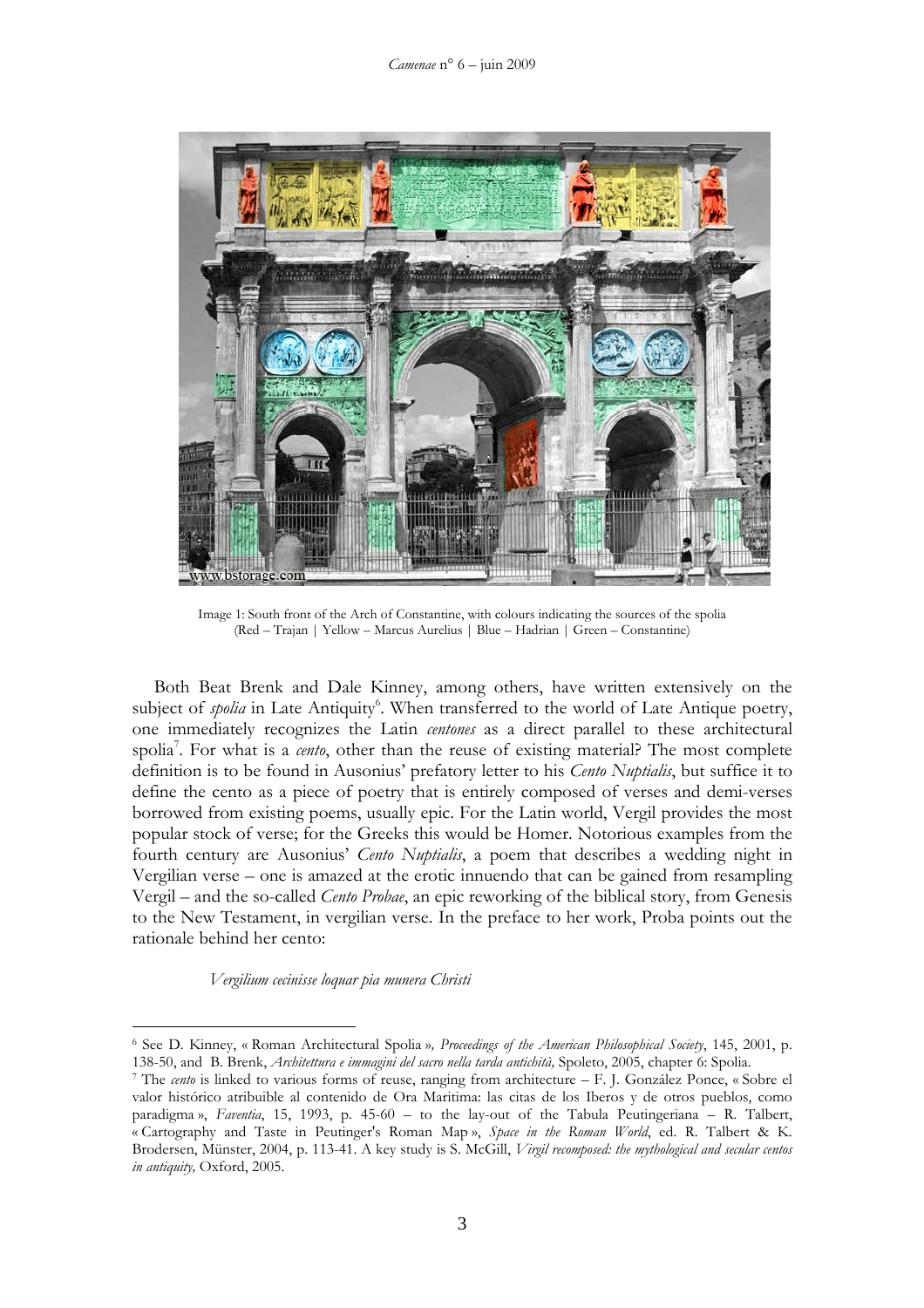Vergil, I say, has sung the pious gifts of Christ *(Cento Probae, 22)*

And, elsewhere, one reads:

*Maronem | mutatum in melius*

Vergil, rearranged for the better *(Cento Probae, Praefatio 3-4)*

Whereas for Ausonius the cento was devoid of seriousness – he mentions a playful contest between him and the father of his pupil, emperor Valentinian, as the origin of his *Cento Nuptialis* – Proba uses Vergil as a sort of moral authority, in order to underpin the value of the Christian content of her poem<sup>8</sup>. And this is exactly how both Brenk and Kinney interpret the architectural spolia of the Arch of Constantine, not a as sign of economic or creative draught, but as a programmatic move: by incorporating sculpture of Trajan, Hadrian and Marcus Aurelius into the Arch, alongside Constantinian sculpture, Constantine places himself in the tradition of these « good » emperors, implying that his rule was already announced in theirs. These Antonine emperors had already sung the pious gifts of Constantine. Brenk speaks of some sort of cannibalism: by eating their enemies, cannibalist tribes hope to acquire some of the powers of their enemies<sup>9</sup>. This is but one example of how parallels can be drawn between poetry and the visual arts.

Juvencus, one of the two authors on whom this paper will focus, serves equally well as a guinea pig. There has been an extensive debate on the dating of Juvencus' *magnum opus* – sole opus, as far as we know – the *Evangeliorum Libri IV*, but most recently Roger Green seems to have returned to the roots, claiming that « the chronological question, then, is not one to be solved in conventional historical terms, and there are no grounds for doubting Jerome's date of  $329^{10}$ ». This dating, along with the dedication to Constantine in the epilogue to the epic, places Juvencus, the Spanish priest, in the midst of the Constantinian era. Let us, now, take a look at what art historians have said about the art of this time and compare this to the poetry of this era – and vice versa. One of the characteristics that Ranuccio Bianchi Bandinelli posits for the Constantinian art is a certain penchant towards symbolism<sup>11</sup>. An indication of this is the rigorous division between the different groups of people on the fourth-century friezes of the Arch of Constantine (image 2) – the emperor, for example, is the only one in frontal display – and sometimes their disproportionate portrayal.

<sup>8</sup> On the failure of this enterprise, see M. Hose, « Konstantin und die Literatur – oder : Gibt es eine Konstantinische Literatur ? », *Gymnasium*, 114, 2007, p. 552-554, who refers to R. Herzog, *Die Bibelepik der lateinischen Spätantike,* München, 1975, or K. Pollmann, « Sex and Salvation in the Vergilian *Cento* of the Fourth Century », *Romane memento: Vergil in the Fourth Century*, éd. R. Rees, London, 2004, p. 79-96.

<sup>9</sup> B. Brenk, *Architettura e immagini,* p. 197.

<sup>10</sup> R. P. H. Green, *Latin epics of the New Testament*, p. 7.

<sup>11</sup> R. Bianchi Bandinelli, *Rome: la fin de l'art antique,* Paris, 1970.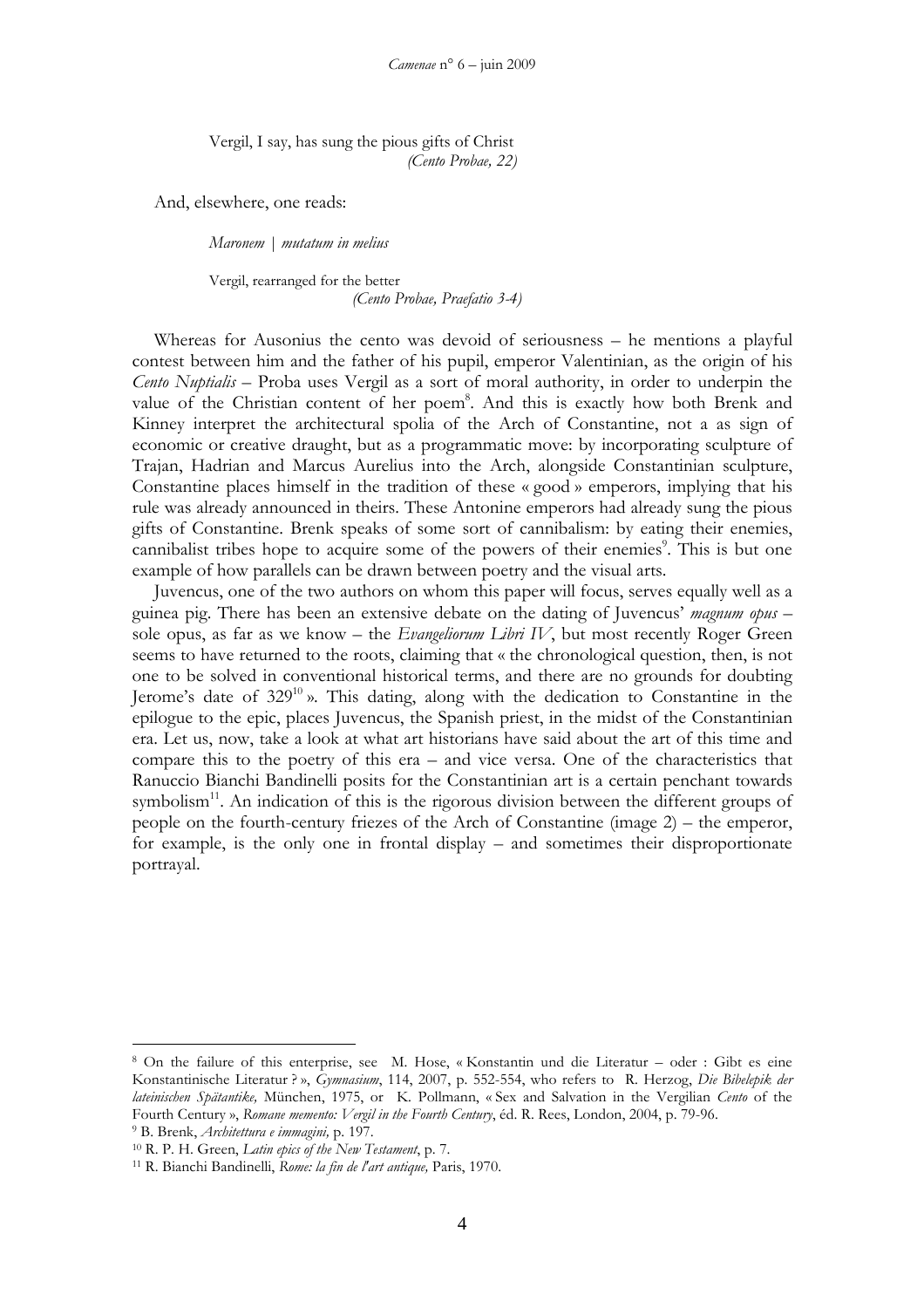

Image 2 – *Oratio* Frieze on the Arch of Constantine (315 AD).



Image 3 – *Liberalitas* Frieze on the Arch of Constantine (315 AD).

The same can be said for the people inhabiting Juvencus' epic. There is a rather strict division between different groups of people, symbolically grouped together by certain verbal patterns to incarnate an idea<sup>12</sup>. There are the Pharisees, consequently called *Pharisaei scribaeque dolosi* (3.133), *caeca Pharisaeae factio gentis* (2.606) or otherwise accompanied by notions of cunning, guile and trick (*verbis cum fraude malignis* [4.2], *fallaces* [4.9], *fallacia* [4.70], etc*.*), who bark at (*latratibus* [4.14], *tantis circumlatrantibus* [4.535]) and plot against (*captantes Christum* [3.134]) Christ. The jewish authorities, such as king Herod or the high-priest of the Sanhedrin Caiaphas, are all fierce and violent and likewise designated in terms of *furor, feritas, pestis saevissima, frendens,* etc. This *feritas* symbolizes *nescitia recti*, ignorance of the real law, whereas John the Baptist is emphatically called *iustus* and *doctus*, epitheta referring to his real knowledge of the real law<sup>13</sup>. Nowhere is this contrast more evident than at the beginning of book III, where the death of John the Baptist is narrated in a flashback: Herod, who is ignorant of the law, does nothing but break it (*subiecit leges pedibus* [3.46]), whereas John, who possesses true knowledge of the law, suffers innocently (*imperat aegre | insontis caput inferri* [3.66]; *insonti pollutam sanguine terram* [3.71]) <sup>14</sup>. In the final book of the epic the similarities with the frieze on the Arch of Constantine surface even more conspicuously: there is clear-cut division between the contestants and enemies of Christ.

<sup>12</sup> For line references, the *index verborum* in M. Wacht, *Concordantia in Iuvenci evangeliorum libros,* Hildesheim / New York, 1990, is an indispensable tool.

<sup>13</sup> The combination *iustus Iohannes* features four times (2.510, 3.39, 3.263, 3.708), *doctus Iohannes* at 3.45.

<sup>14</sup> On the penchant in Constantinian literature towards symbolism, see M. Hose, « Konstantin und die Literatur ». Specifically for Juvencus and the episode of John the Baptist's death, see R. Herzog, *Die Bibelepik*, p. 86-99.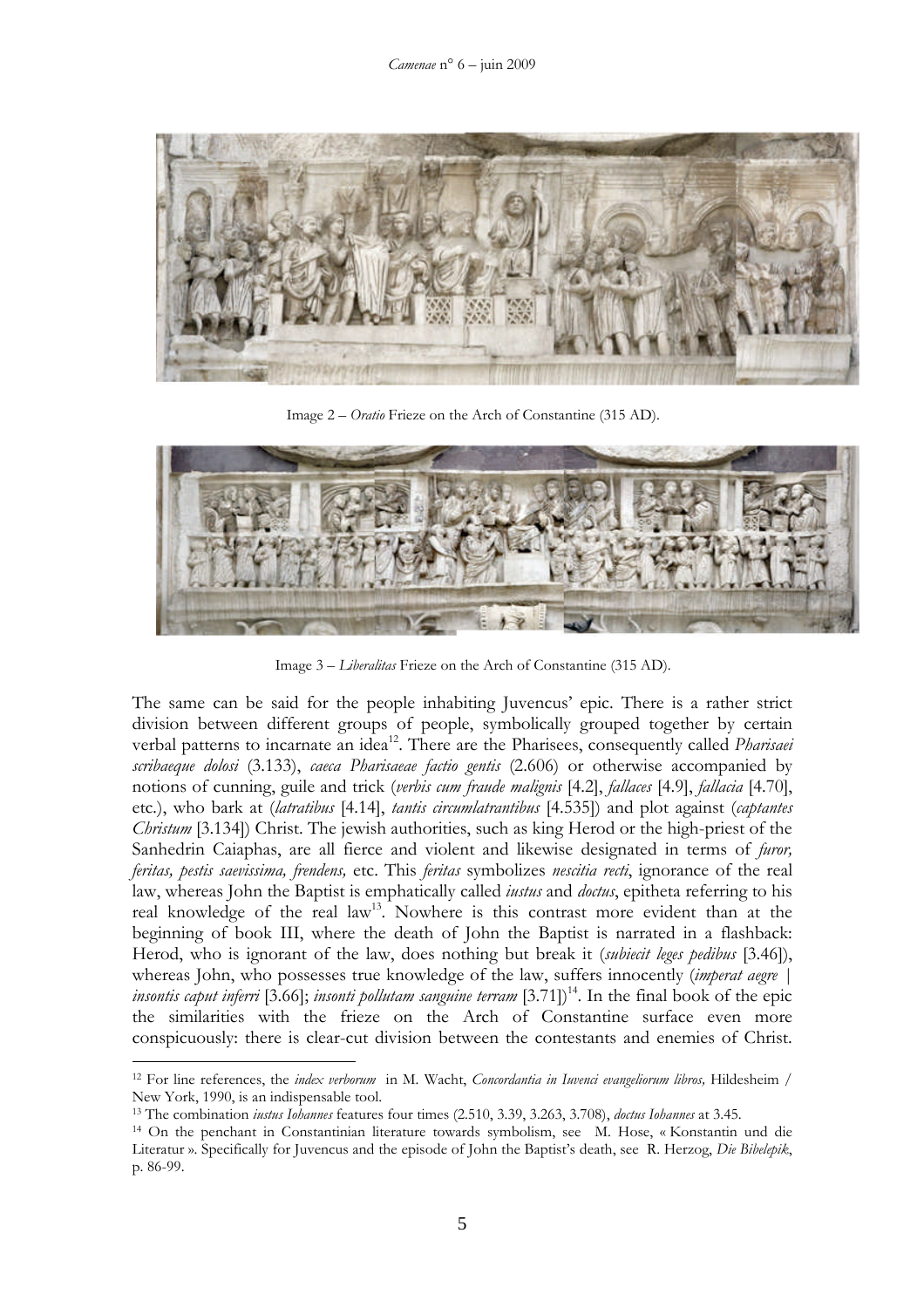The members of each group appear in separate episodes, but are likened by the verbal and structural patterns of these episodes. Thus we find grouped Saint Peter, Simon of Cyrene, Joseph of Arimatea and even the sisters of Lazarus. The « bad guys » are portrayed in a sort of triptych: Judas, Caiaphas and Pontius Pilate. Though each of these characters preserves, to a certain degree, his individuality, this individuality is for the greatest part sacrificed to the symbolic function of the character in question. In the center, between both groups of supporters and adversaries, is Christ, who is *lux*. He is called *dominus lucis* (4.812), *doctor lucis* (3.109), etc. This light of Christ is also what brings about the distortion of perspective, the disproportionate portrayal: Christ is the frontal, radiating character, which renders all others surrounding him flat, obscured and alike. We can picture this epic as the friezes of Constantine, with Christ as the large, central and frontally displayed figure, gathering on his right side the group of the just and on his left side the group of the erroneous:

*Ut pastor pecoris discernit pascua mixti, lanigeris dextri permittens mollia prati at laevos hirtis dumos tondere capellis.*

Just as the herdsman assigns the pastures of his mixed flock, granting the wool-bearers the softness of the meadow on his right, yet letting the hairy goats gnaw the thistles on his left.

(Juvencus, IV.265-267)

This is a little camouflaged in Juvencus' epic because of the alteration between the characters: the good and the bad appear interlaced – but this is of course due to the nature of the source text and Juvencus' adherence to it. Nevertheless, we find a striking visual parallel between the art of the Constantinian Arch and the final panel of Christ's life in Juvencus' epic. And perhaps this is a bit venturing, but the parallel between Christ and Constantine now seems not that far-fetched, especially given the fact that this is exactly what Juvencus does in his epilogue: Constantine and Christ are clung together in a long, chain-like sentence:

*Haec mihi pax Christi tribuit, pax haec mihi saecli, quam fovet indulgens terrae regnator apertae Constantinus, adest cui gratia digna merenti, qui solus regnum sacri sibi nominis horret inponi ponus, quo iustis dignior actis aeternam capiat divina in saecula vitam per dominum lucis Christum, qui in saecula regnat.*

It is the peace of Christ that grants me this, it is the peace of our times, which the indulgent ruler of our wide-open world cherishes, Constantine, whom worthy grace befalls justly, who solely shivers at the thought that the power of a sacred name might be imposed on him as a weight, so that by his just actions all the more worthy he might gain the eternal life when the divine era comes through Christ, the lord of light, who will rule throughout eternity. (Juvencus, IV.806-812)

« Such », to use the words of MacGregor, which I used as a motto for this paper, « was poetry's answer to the Arch of Constantine ».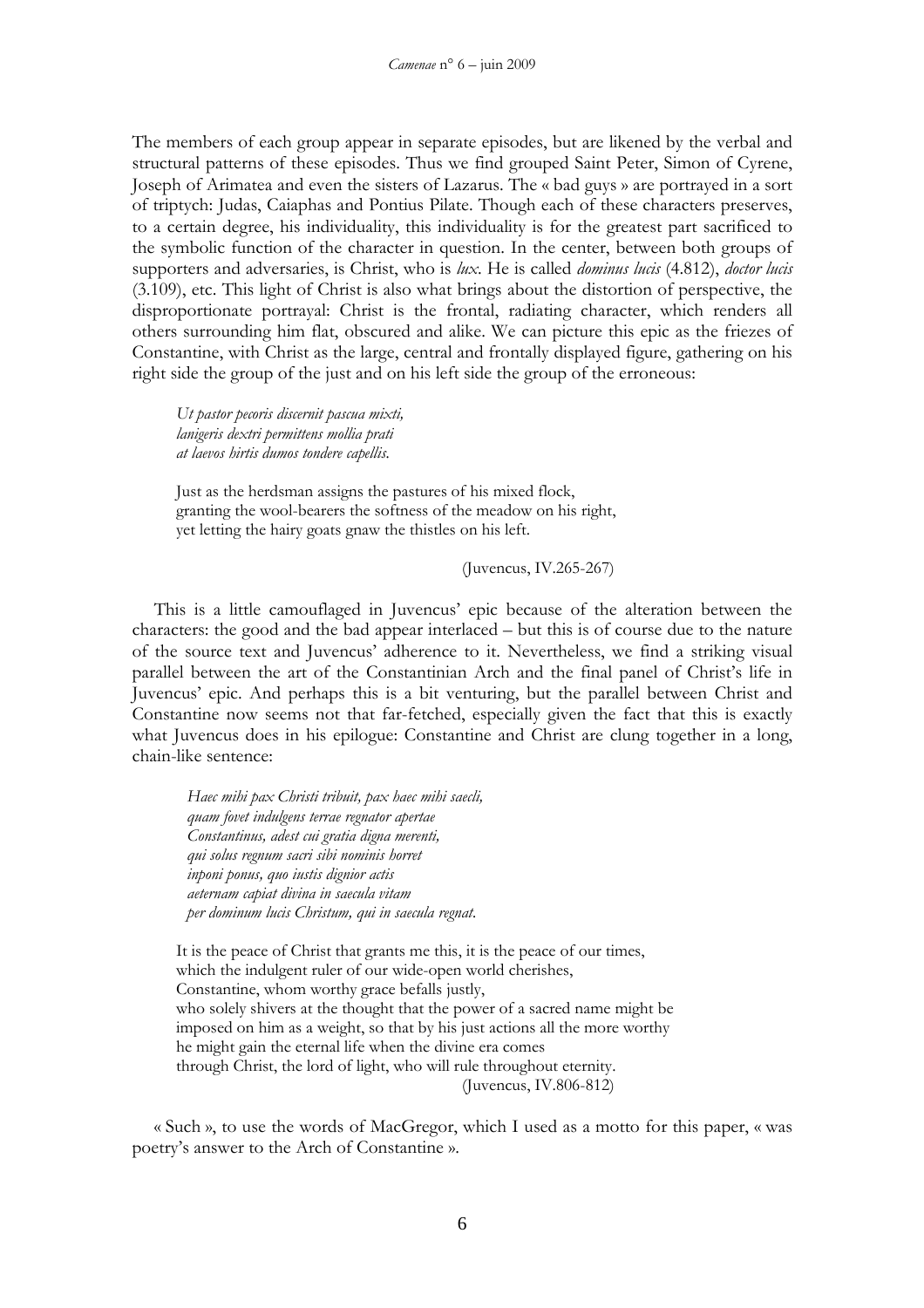Roberts mentions the tendency in Late Antique aesthetics to emphasize the part, as object of ornamentation, rather than the whole. For example, « framing elements (...) are used on the Arch of Constantine (...) as devices to mark off units of composition and to emphasize further the play of similarity and opposition between and within the compositional units – again a procedure that has ample parallels in the poetry of late antiquity<sup>15</sup> ». We notice, first, how crowded the imagery of the Arch is and, then, how the different units are carefully framed and separated from each other. The same evolution can be discerned in Juvencus' epic, where care is taken to delineate the different episodes that make up the narrative. The techniques used to achieve this effect include the use of verbal echoes. These echoes are used to highlight the central theme of an episode, to tie the episode together by scattering them throughout the episode or to construe a tiny ring composition. A remarkable example is the episode of the burial of Christ and the performance of Joseph or Arimatea. The whole episode is focused through the eyes of a number of mourning women, who watch the scene from a distance:

*E speculis matres miracula tanta tuentur Omnes, obsequium Christo quae ferre solebant. Iam decedenti vesper succedere soli coeperat, et procerum solus tum iustior audet corpus ad extremum munus deposcere Christi. Hic ab Arimathia nomen gestabat Ioseph, qui quondam verbis aures praebebat Iesu. Pilatum tunc iste rogat, sibi cedere membra, quis nuper tulerat vitam vis horrida poenae. Concessit praeses et corpus fulgida lino texta tegunt saxique novo conponitur antro. Limen concludunt inmensa volumina petrae. E speculis servant matres et cuncta tuentur*.

From upon a hill the women watched such great wonders, all the women, who used to follow Christ. Already the evening had begun to close in on the sinking sun, and then one of the notable men, one sole man, but just, had the courage to claim Christ's body, to pay the last honours. This man from Arimathea bore the name Joseph, and had once lent his ear to the teachings of Jesus. He, then, asked Pilate, to grant him the body, of which the horrible violence of punishment had just took the life. The governor agreed. Bright linen cloths covered the body and it was placed in a new tomb of rock. The entrance was barred by an immense boulder of stone. On their hills the women stayed and watched this whole scene.

(Juvencus, IV.714-726)

The boulder that is rolled to block the entrance of Christ's tomb features as a kind of theatre curtain: it secludes the scene from the audience of women and behind the curtain a world of mysterious intimacy is imagined. But the curtain also marks the end of a scene and as such Juvencus' almost *verbatim* return to the audience of onlookers also wraps up the episode in a very filmic, visual style. This technique of marking of episodes is very frequent in Juvencus. However, it does not disturb the development and continuity of the larger

<sup>15</sup> M. Roberts, *The jeweled style*, p. 94.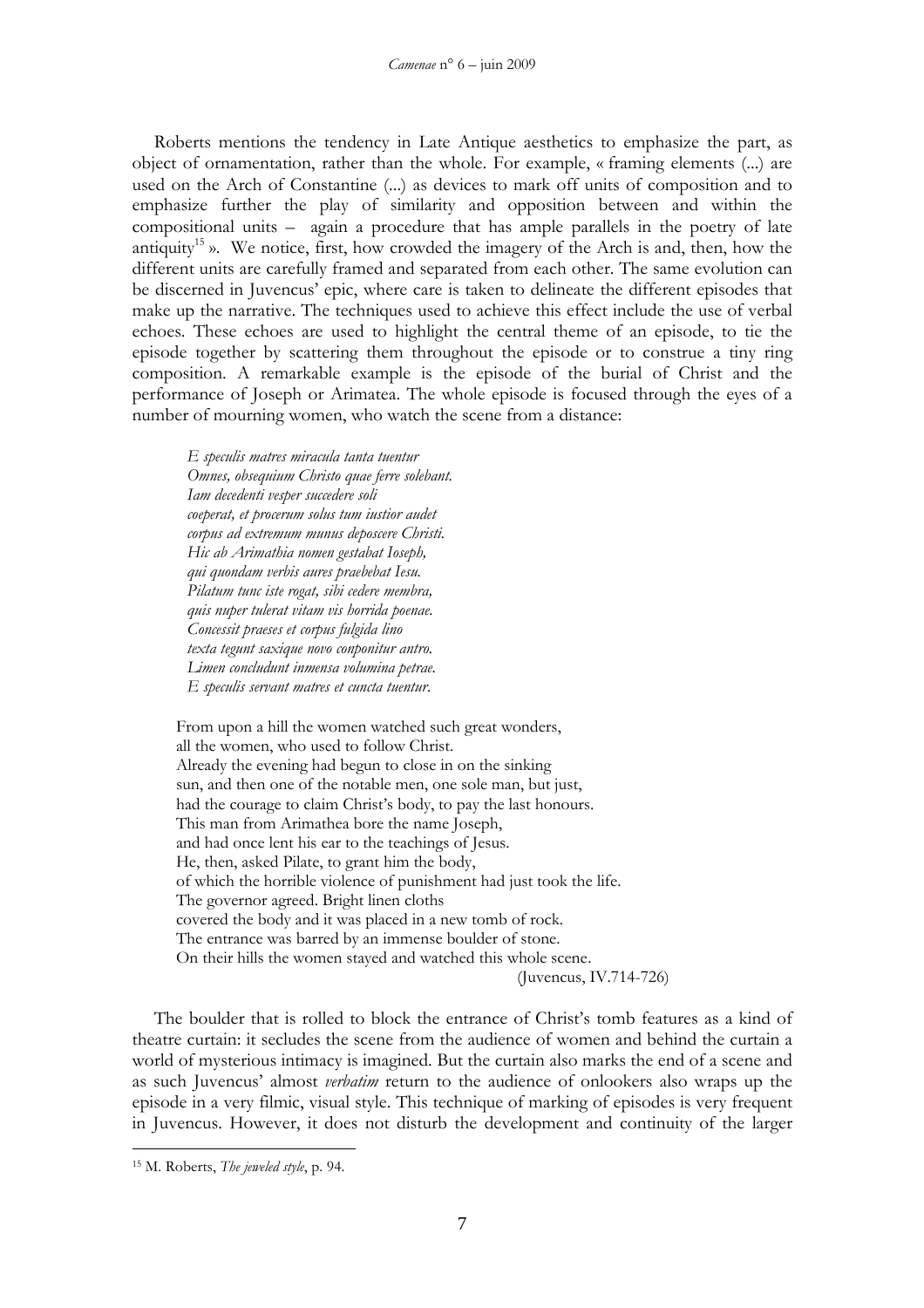narrative, which remains predominant. The story of Christ is what Juvencus' epic is about. For the same technique of echoes is also used to shape the larger story. There are, for example, numerous predictions of Christ's resurrection to be read in some of the miracles he performs. Juvencus highlights the ominous nature of these episodes by using a recurring phrasing in each of them: *remeare,* in conjunction with *ad luminis oras* or *salus*. It is used on at least three different occasions, when sick, dying and dead people are healed and raised by Jesus (the little son of the centurio [1.741-766, i.c. 1.748], the boy in Capharnaum [2.328- 346, i.c. 343] and the raising of Lazarus [4.306-402, i.c. 4.324]). Then, at the grand finale of the epic, it is used twice in a row, about the resurrection of Christ: first when the Pharisees demand the guarding of the grave, for fear that the people might believe Jesus' prophecy of resurrection when his grave would be emptied (4.735); secondly when the angel appears to the mourning women to announce that Christ has risen from the grave (4.761). Thus, at the end of the epic Juvencus reminds the reader of earlier premonitions, bringing the composition to a close. It would seem, then, that the attention for the episodic is of secondary importance. We must not forget that it is in part the consequence of the nature of the original biblical narrative. It is, however, definitely an indication of an aesthetic preference of Juvencus, one that was perhaps developing at that time and could be seen in other art forms as well.

This aesthetic approach ultimately seems like a powerful tool to approach this hard-tohandle poetry with. One notices that the results of the comparison with the visual arts are at the very least interesting and perhaps even fruitful. It provides an interesting way of looking at this poetry and allows us to see elements that we did not notice earlier, or at least were not able to pinpoint as clearly<sup>16</sup>. At the same time, this approach is also an indication of our uncomfortableness with this poetry: its unfamiliar nature compels us to devise ways of taming it, or forces us to make a serious detour to approach it<sup>17</sup>. Especially the liaison of the fairly recent aesthetic approach with earlier – yet occasionally still uttered – judgements of taste, in a discourse of decline and fall, is intriguing, for the changed aesthetic to such an extent dominates reception, that our own estrangement from it and 'solutions' for this are major topics in scholarly research. It invites one to look into pre-Gibbon documents expressing opinions about this poetry, and to see whether similar problems and ideas surface there.

#### THE RENAISSANCE JUDGEMENTS OF CONSTANTINIAN ART AND POETRY

The selected number of Renaissance texts featured in this paper seems to suit this goal very well. All of them date back to the same era, the first quarter of the  $16<sup>th</sup>$  century, and were produced by people with a similar background in humanist culture. Whereas modern scholars, however, seem to agree in stressing the similarities between different art forms and are inclined to judge them by the same standards, their Renaissance counterparts do

<sup>&</sup>lt;sup>16</sup> Implied in this strategy is some general aesthetic active on various fields of cultural production. It reminds us of the way Erich Auerbach approached the universes behind textual production (most famously his selfproclaimed indebtedness to Giambattista Vico's view of human cultural history, in *Literary Language and its Public in Late Latin Antiquity and in the Middle Ages,* Princeton (NJ), 1965, p. 7-17), as well as the way that in the new historicist tradition of Greenblatt « outlandish » documents serve as « the algorithm for the new understanding of great works of literature », as put in L. Edmunds, « Critical Divergences: New Directions in the Study and Teaching of Roman Literature », *Transactions of the American Philological Association*, 135, 2005, p. 3.

<sup>17</sup> M. Roberts, *The jeweled style*, p. 67, quoting Peter Brown, mentions « a willingness (…) to look with more tolerant eyes ».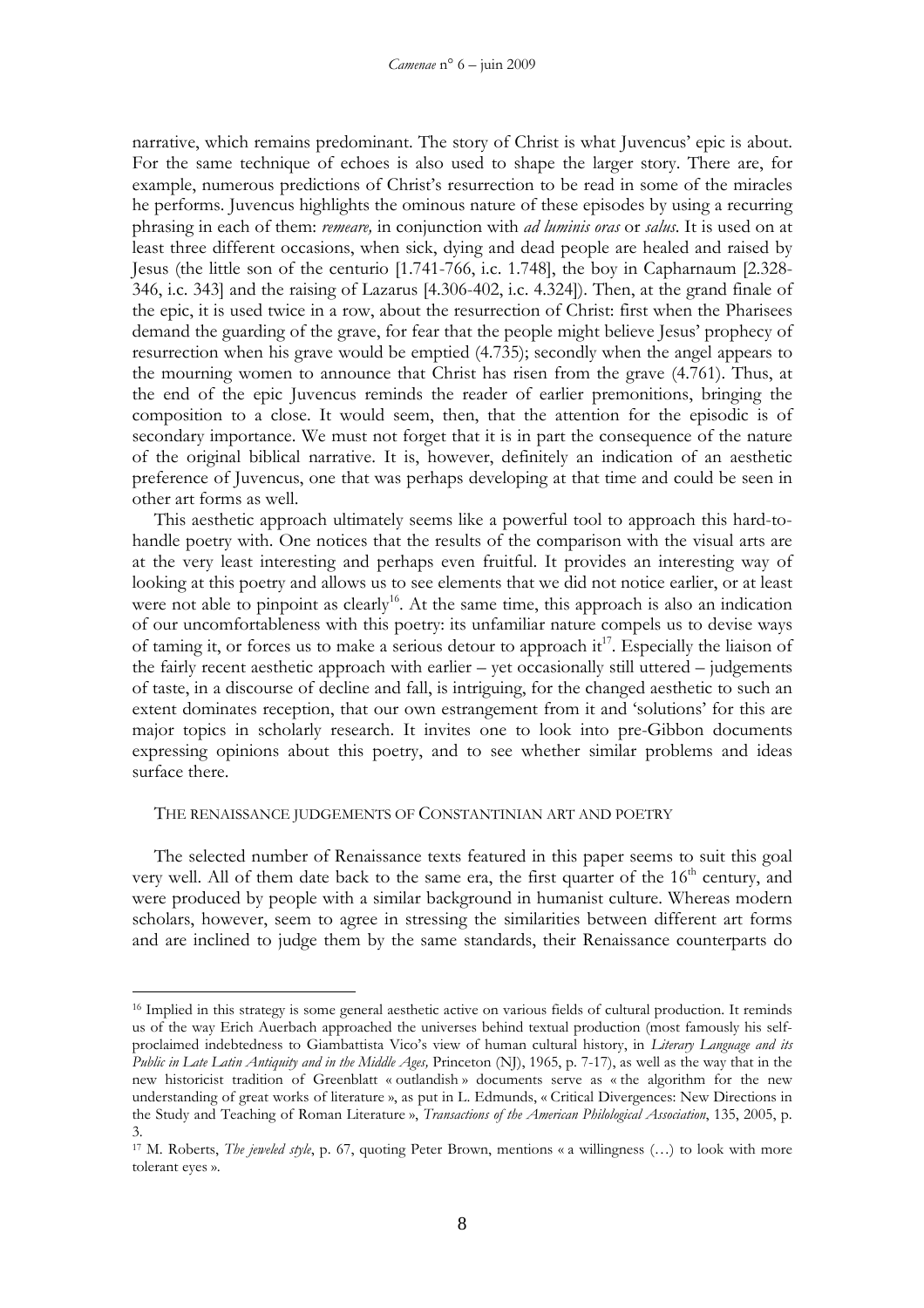not exhibit the same agreement: with them, one encounters very diverging judgements of taste on both Constantinian art and poetry.

The first text is a famous letter from Raffaello Sanzio to pope Leo X, written in 1519, a year before the death of Raphael in April 1520<sup>18</sup>. The letter was meant either as a dedicatory letter or as a preface to a monumental architectural treatise on the buildings of ancient Rome, conceived, but, due to his death the next spring, never executed by the artist. The goal was to construct a blueprint of Ancient Rome, illustrated with drawings of the antique buildings, not in ruins, but in their original state. Francesco Di Teodoro has summarized the enterprise as follows:

... après avoir procédé à un relevé de Rome du haut de ses collines et avoir partagé la ville en quatorze regiones (comme on l'avait fait à l'époque d'Auguste), Raphaël aurait relevé le plan de tous les édifices ; les plus remarquables devaient ensuite être présentés séparément selon les trois modes : plan, élévation et coupe. Ainsi, outre les dessins des édifices exemplaires, le traité devait être aussi accompagné d'un plan ichnométrique de l'ensemble de la ville. Ce dernier aurait en outre mis en évidence les liens de la Rome antique avec la Rome moderne, grâce à un système de relations et de connexions permettant d'en suivre l'histoire. Seule leur interaction avec l'organisme urbain qui les accueille permet en effet aux édifices, pris séparément, d'être soustraits à une lecture anhistorique. Un traité ainsi conçu aurait constitué une innovation décisive ; personne après Raphaël ne réussit à en concevoir et, encore moins, à en réaliser un semblable<sup>19</sup> .

Such, then, was the nature of Raphael's grand enterprise. Serving as a preface, dedication, introduction or motivation, a letter was composed by Raphael, revised by Castiglione – who was long thought of as the sole author of the letter – and addressed to pope Leo X. The work as well as the letter stand in a long tradition of protection of antiquities, but it would seem that at this time all the stars were aligned for the success of this enterprise: the technical expertise of the architect, Raphael, teamed with the literary genius of the poet, Castiglione – a harmonious combination between the mechanical and the liberal arts – were to win the approval of Rome's most powerful maecenas, pope Leo X, son of Lorenzo de Medici and renowned as a beneficiary of arts and a frivolous mind $^{20}$ . Alas, the death of Raphael, the sole star not aligned, also meant the death of his project and the letter, whose function had become obliterate, was soon forgotten. It was not published until 1733 in Italy, attributed at first to Castiglione, later to Raphael.

At the outset of the letter, Raphael, draws a dramatic image of the ravaged and ruined remnants of antiquity in the city of Rome and names the three culprits: time, the barbarians and the popes. This is followed by a plead for conservation and the importance of the proposed project: to start by charting the buildings and monuments dating back to antiquity. At this point, Raphael reveals how to recognise the buildings that need to be mapped and protected, which is the beginning of a short history of architecture. This history is a very biased one and, therefore, interesting, for in it Raphael's judgement of the art and architecture of the different era's is very outspoken. According to him, there are

<sup>18</sup> The text, after years of gathering dust in obscurity, was recently edited in F. Di Teodoro, *La lettre à Léon X,* Paris, 2005.

<sup>19</sup> *Ibid*., p. 11.

<sup>&</sup>lt;sup>20</sup> He was, after all, the pope who had a funerary poem written for his white pet elephant, Hanno. Alexandre Dumas, in his essay *Les Cenci*, writes of him: « Léon X continua Jules II, et le christianisme prit sous son pontificat un caractère païen qui, passant de l'art dans les moeurs, donne à cette époque un caractère étrange. Les crimes ont momentanément disparu pour faire place aux vices: mais à des vices charmants, à des vices de bon goût, comme ceux que pratiquait Alcibiade et que chantait Catulle. »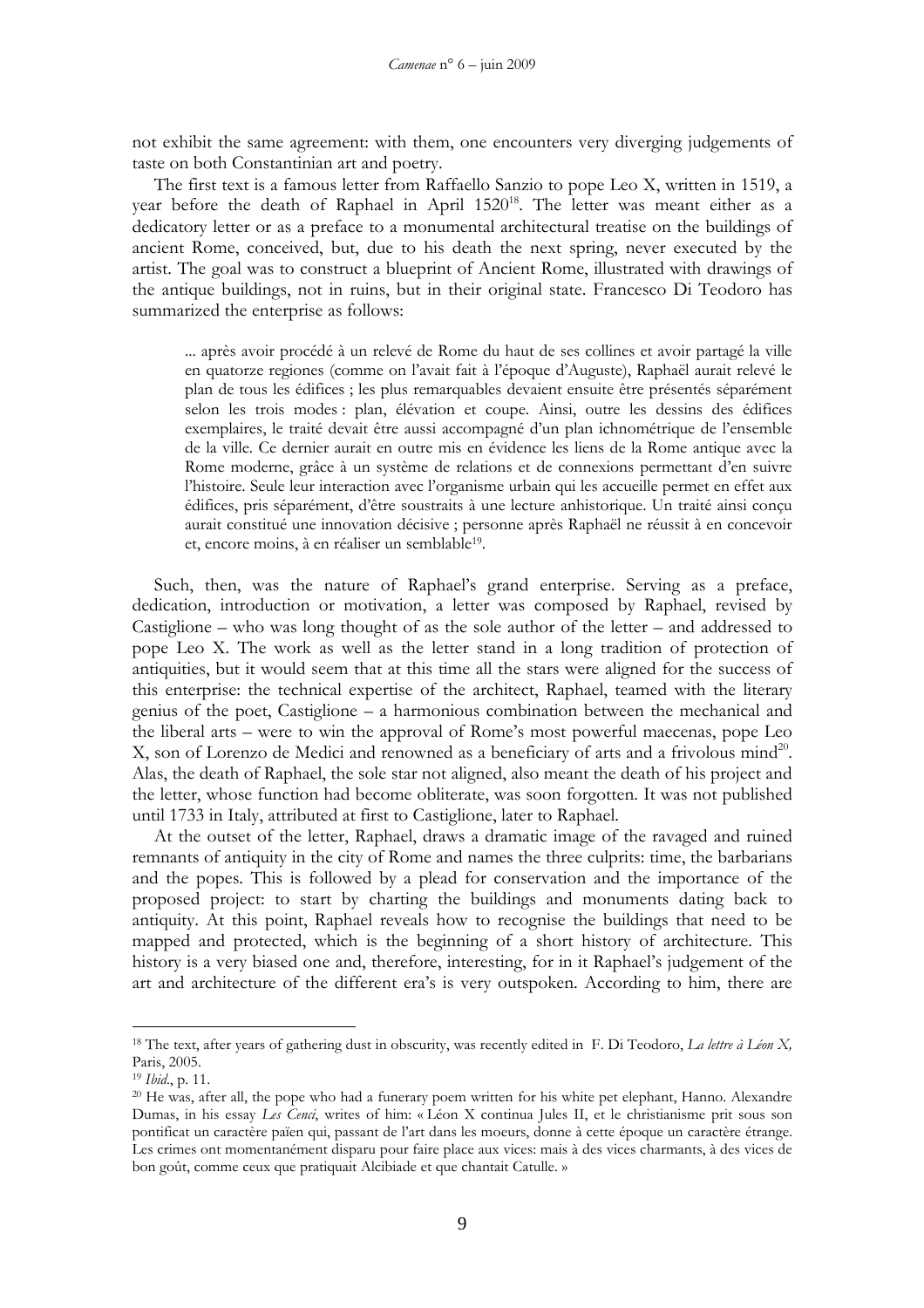only three categories to be distinguished: the buildings of antiquity, built in Rome up until the barbarian invasions; the buildings of the Middle Ages, from the time when « Rome was under the domination of the Goths »; and contemporary buildings, dating from the end of the previous period up until Raphael's time. In the treatment of the first category, we find the following opinion expressed – I quote from the French translation by Choay & Paoli:

Même si, bien des fois, nombre d'édifices ont été remplacés par les Anciens eux-mêmes (...), toutes ces constructions n'en obéissaient pas moins à la même règle que les édifices datant d'une époque encore antérieure à celle de Néron et contemporains de la Domus aurea. Et bien que les lettres, la sculpture, la peinture et presque tous les autres arts eussent depuis longtemps entamé leur déclin et n'eussent cessé de se dégrader jusqu'à l'époque des derniers empereurs, on continuait à pratiquer l'architecture selon la même règle que les premiers: parmi tous les arts, l'architecture fut ainsi la dernière à se perdre. On peut s'en convaincre par de nombreux exemples, comme celui de l'arc de Constantin : dans sa composition, tout ce qui relève de l'architecture est beau et bien exécuté, mais les sculptures dudit arc sont très gauches et dépourvues de tout art et de toute qualité. En revanche, celles que l'on y trouve et qui sont de l'époque de Trajan et d'Antonin le Pieux (spoglie di Traiano e d'Antonino Pio) sont excellentes et d'une manière parfaite<sup>21</sup> *.*

Raphael's vision of antique art is a degenerative one: all art forms, except architecture, show a continuous retardation, culminating in the largely inferior art of Late Antiquity. There are a number of things that strike us as odd about this extract, but the most remarkable is without a doubt the separate aesthetics posited for architecture and all other art forms. It is unclear whether literature, painting, sculpture, etc. are all under the umbrella of one shared aesthetic, but in any case the aesthetic of architecture is a different one: Late Antique architecture follows different rules, resulting in beautiful and well executed works, whereas the same cannot be said for Late Antique sculpture. This bifurcation is exemplified in the Arch of Constantine – conceived of as a kind of *Gesamtkunstwerk*<sup>22</sup> – which possesses both architectural and sculptural elements. The first are excellent in manner, whereas the latter are only valuable insofar as they date to the second-century reign of Trajan or Antoninus Pius<sup>23</sup>, rendering Constantinian sculpture vile and bereft of any artistic value. One is left to wonder if Raphael would have made a similar judgement about Constantinian poetry.

Having thus considered the negative judgement of Constantinian art expressed by Raphael and the at least dual (architecture vs. other arts), and perhaps even multiple (architecture vs. literature vs. sculpture vs. ...) aesthetics discerned by him for Late Antiquity, let us now turn to some of the introductions that accompanied the earliest editions of two fourth century poets: Avienus and Juvencus<sup>24</sup>. These text are contemporary, or nearly so, to Raphael's letter, dating to the year 1519. The very first edition of Avienus's works, commissioned by Giorgio Valla, was edited by the Italian humanist scholar Vittore Pisani, who was a student of Valla. It was printed in Venice in 1488, by Antonio de Strata, and contained Avienus' complete oeuvre, along with the Aratus translations from Cicero

<sup>21</sup> *Ibid*., p. 37-39.

<sup>22</sup> Though its sole presence means that Raphael actually saw it as a work of architecture, candidate to conservation.

<sup>&</sup>lt;sup>23</sup> The term *spoglie* is used, a term coined « around the turn of the sixteenth century in the antiquarian circle that included Raphael » (D. Kinney, « Roman Architectural Spolia », p. 138).

<sup>24</sup> The introductions to Avienus are conveniently gathered in P. Van de Woestijne, *De vroegste uitgaven van Avienus' Descriptio Orbis Terrae (1488-1515),* Brussel, 1959. For Juvencus, the prefaces can be easily found in B. Botfield, *Prefaces to the first editions of the Greek and Roman classics and of the sacred Scriptures,* London, 1861. All citations stem from these editions.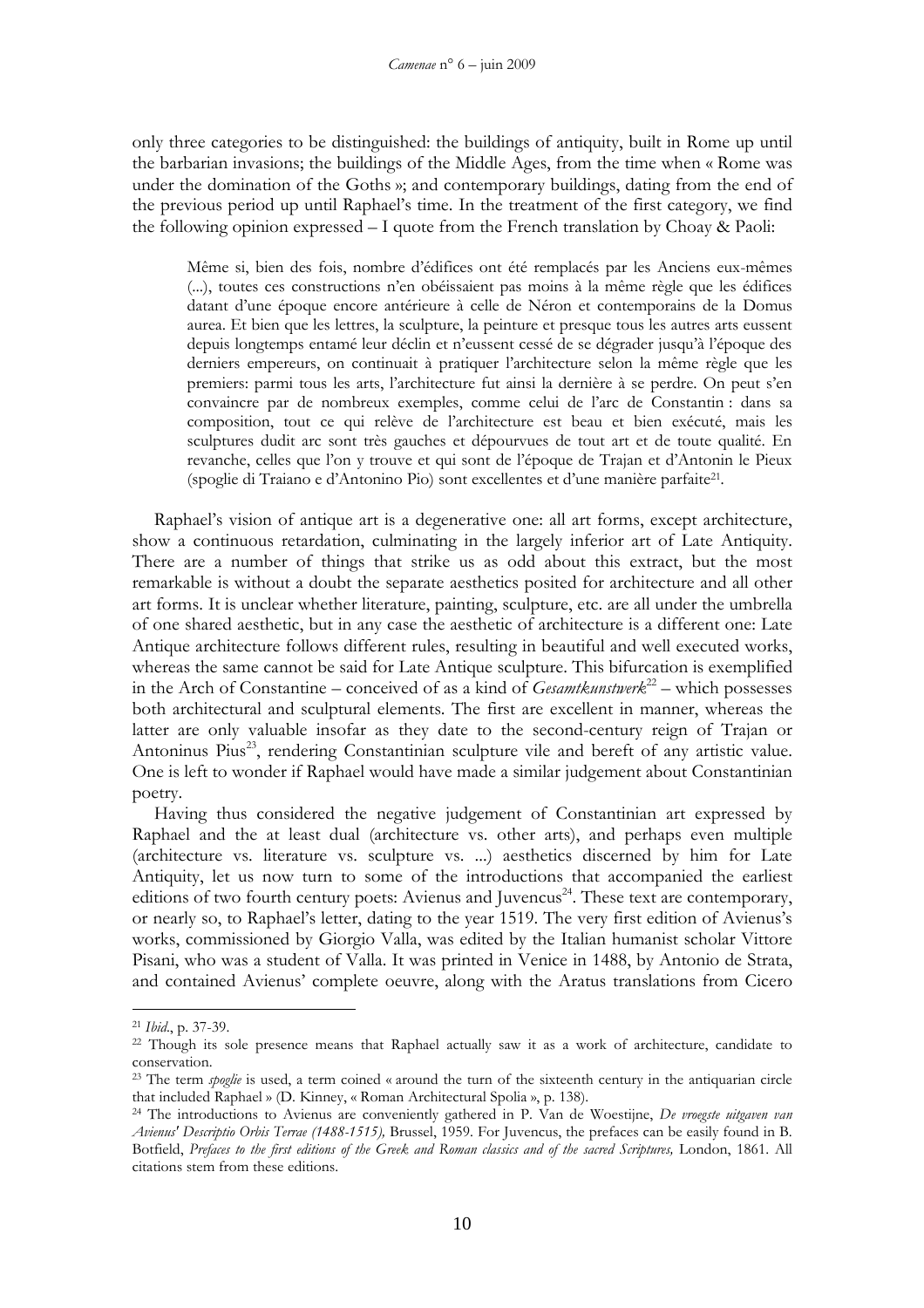and Germanicus, and the didactic poem on medicine by Serenus Sammonicus. This makes it slightly anterior to the other texts in our corpus, but not irrelevant. The prefatory letter from Vittore Pisani to Paolo Pisani, serving as an introduction, is quite an entertaining tale that offers a revealing look at the genesis of the edition at hand and its preface. Pisani is recounting how he was staying with his teacher, Giorgio Valla, when a printer came by his master's house to ask for some work to print, something that would be of interest to a large public and of special (economic) interest to himself. To this Valla immediately replied, according to Pisani, that he would recommend Avienus, who once translated Aratus' *Phaenomena*. He would even add the translations of Cicero and Germanicus, which were heavily mutilated, and a tiny work by Sammonicus on the curing of various diseases, composed in splendid verse. Pisani, who was witness to this conversation and realised the usefulness and joy to be had from these works, joined in and pleaded the printer to accept. He, however, asked Pisani to return the favour by writing a preface to the edition. At this point, Pisani has finished his amusing approach to the actual introduction and begins introducing the ancient authors. When he comes to the Latin translators of Aratus, Pisani appeals to Saint Jerome to authorise his preference for Avienus:

*Nunc qui Aratum Latinum fecerint nobis commemorandum est. Qui plane eminentissimi tres fuerunt Cicero, Germanicus et Avienus. Idque vel Hieronymi in Pauli apostoli ad Titum epistulam verbis nobis licet intueri, dum inquit : « In Actibus quippe Apostolorum, cum contionaretur ad populum et in Areopago, quae est curia Atheniensium, disputaret, inter cetera ait : 'Sicut et quidam de vestris poetis dixerunt 'ipsius enim et genus sumus'', quod hemistichium in Phaenomenis Arati legitur, quem Cicero in Latinum sermonem transtulit et Germanicus Caesar et nuper sane compte Avienus et multi alii, quos enumerare perlongum est. » Ex his sane colligi verbis Hieronymi potest multos quidem exstetisse, qui Arati Phaenomena in Latinum converterint, sed auctores fuisse praecipuos Ciceronem, Germanicum et Avienum, quorum quis in dicendo cultissimus esse videatur. Tametsi duo illi mutili truncique sint, et Avienus integer. Tu cum aliis, qui de hac re ferre potestis sententiam, iudicaveritis. Mihi certe in Avieno nihil videtur posse desiderari. At de traductoribus nihil addam amplius*.

Now we need to bring to mind those who translated Aratus to Latin. The three noblest of them were Cicero, Germanicus and Avienus. We can even notice this in Jerome's commentary on Paul's letter to Titus, when he says: « In the Acts of Apostles, when Paul addresses the people and discusses in the Areopagus, which is the curia of the Athenians, he says among other things: 'As some of your poets have said: 'for his offspring are we' ', which half verse can be read in Aratus' Phaenomena, which Cicero translated to Latin, and Germanicus Caesar, and recently even neatly Avienus, and many other, whom it would take too long to ennumerate. » From these words of Jerome can be gathered that there have been many who translated Aratus' Phaenomena to Latin, but that the most important writers were Cicero, Germanicus and Avienus, the latter of whom seems to be the most cultivated in language. Moreover, the first two are mutilated and cut short, while Avienus is complete. You, and others who can judge this matter, need but judge. As for me, I don't think that anything is left to desire in Avienus. But that is enough about the translators.

The validity of Pisani's explanation needs not matter here. What matters is that he expresses a personal preference for and a distinct appreciation of Avienus. Furthermore, by his reference of Valla's enthusiasm, he seems to be authorising his taste: for Valla's taste represents the taste of the cultivated milieu, of all learned men and men of taste.

Some time later, in 1499, Avienus' *Aratea* were included in a collection of astronomical texts, published and printed by Aldo Manuzio in Venice. Due to the voluminous nature of the collection, no mention or appreciation of individual authors was expressed. Next in line were three different editions of Avienus' *Descriptio Orbis Terrae*, published in 1508, 1513 and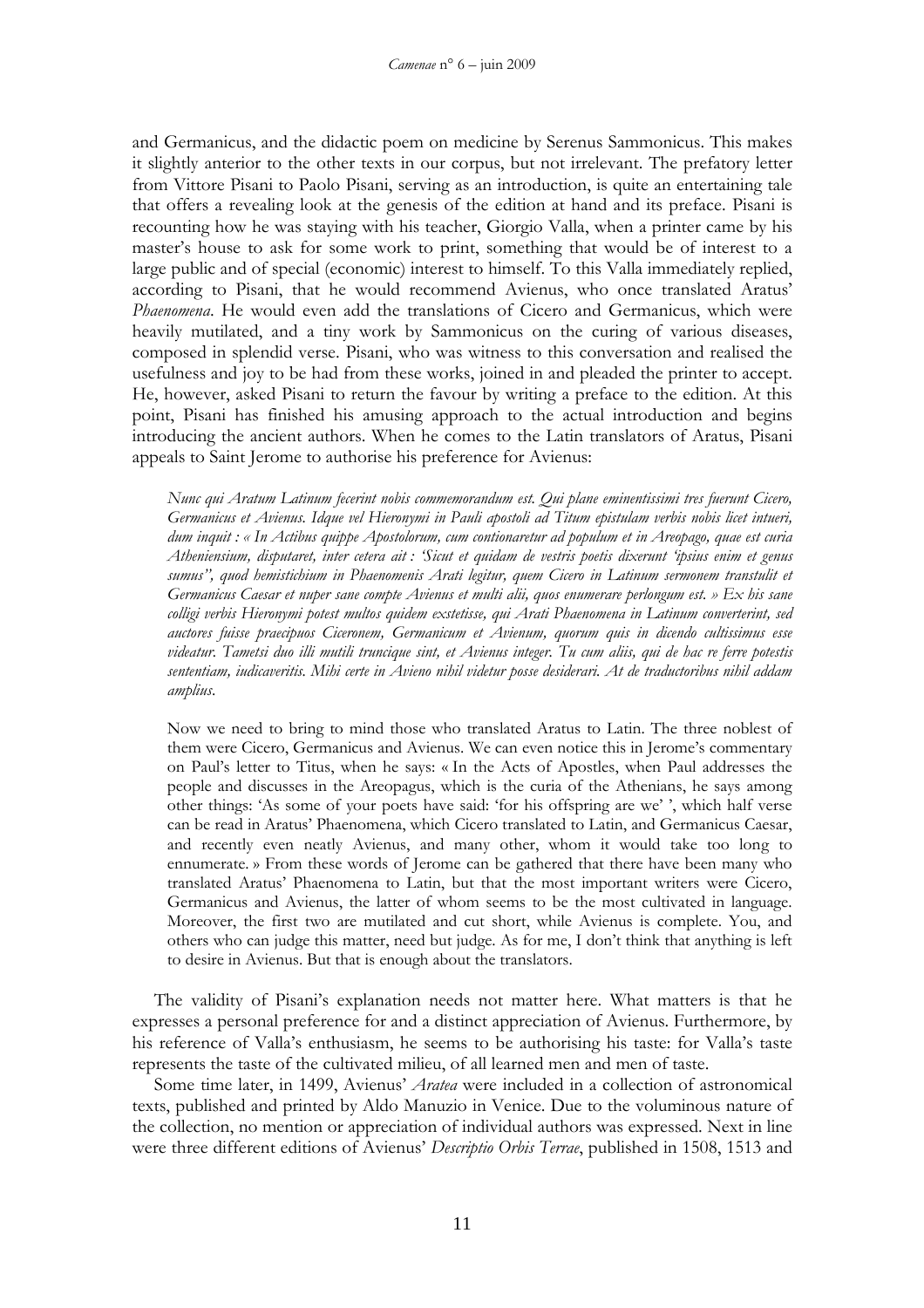1515. The prefaces of two of these editions are known to us: one of Johannes Cuspinianus (1508) and one of Antonius Modestus (1513). For the edition of 1515, by the famous Swiss humanist Joachim Vadianus (Joachim von Watt, 1484-1551), we possess no preface. Johannes Cuspinianus, or Johann Spießhaymer (1473-1529), was an Austrian humanist, diplomat, historian and a good friend of the Swiss Vadianus. His edition of Avienus was prefaced by two letters: one addressed to a relatively unknown bishop, and one directed to Aldus Manutius. Both are quite short, but in the latter, written in 1502 – before his own edition of Avienus –, Cuspinianus replies to an ongoing correspondence with Manutius: we witness Cuspinianus, having heard rumours about the qualities of Avienus' work and demanding a copy from Manutius:

*At ego a te postulabam Avieni in Dionysium translationem elegantem quidem et concinnam. (...) Et si umquam exemplar Rufi Festi Avieni in Cosmographiam Dionysii inveneris, te quaeso per tuum candidissimum genium : fac me participem. Nam meus aestuat animus in Cosmographiam (...) Et si Mirandula noster viveret, sine illis vivere nesciret. Circumfertur insuper impressus Aratus in parva forma, ubi elegantissimum carmen Festi adnexum est iambicum De Ora Maritima, sed mutilum et corrosum. Si ad te perveniret integrum, fac, quaeso, integritati restituas et immortalitate tuo beneficio donatur.*

But I had asked you for Avienus' elegant and well versified translation of Dionysius. (…) And if you ever find a copy of Rufius Festus Avienus rendering of Dionysius' *Cosmographia*, then I ask you, please, by your most splendid genius: let me share in it. For my heart yearns fort hat *Cosmographia* (…) And if our friend Mirandula were still alive, he would not have been able to live without it. There is even a printed Aratus in circulation, a small booklet, to which is appended that most elegant iambic poem of Festus *De ora maritima*, alas damaged and lacunose.

Cuspinianus clearly likes the writing of Avienus. Of course, the scientific content might have to do with this, but he also emphasizes stylistic qualities, such as elegance and *concinnitas* (being well versified). Something similar can be read in Modestus' preface. His letter, addressed to the bishop of Pola (in Croatia) and Bologna, serves to keep the bishop patient: while he is further polishing his commentary on Avienus (he boasts an elaborate simile of bear cubs being licked to shape<sup>25</sup> and lumps of soil being ploughed for a second time), Modestus is sending him the text of the *Descriptio*:

*Sed dum ipsi commentarii in officina adhuc versantur, Avienum tibi recognoscendum transmisi, cuius ingenio dicendique lepore scio plurimum delectaberis.*

But while the commentary itself is still laying on my desk, I have sent you a copy of Avienus to have a look at. I'm sure you'll abolutely love his wit and elegance of speech.

Again, Avienus' artistry, style and technique are appreciated, whereas Raphael had nothing but disdain for said virtues in fourth century artistic production.

As for Juvencus, we find a similar positive appreciation in 16<sup>th</sup>-century evidence. Some of the earliest editions in print, belonging to the first half of the 16<sup>th</sup> century, are preceded by prefatory letters that provide the reader with information on the published author in question, i.c. Juvencus. One of the earliest editions, edited and printed in Venice in 1501 by the city's most famous printer, Aldus Manutius, whom we already encountered earlier in this paper, is actually a collection of early Christian poetry, bearing the title *Poetae Christiani Veteres*. The prefatory letter by Manutius, addressed to Danielus Clarius, is, as always, a carefully crafted and delicate piece, but unfortunately does not say anything about

<sup>25</sup> The ursine simile itself stood in a long tradition climbing up to Pliny the Elder (*Natural History* 8.45), Ovidius (*Metamorphoses* 15.379-81) and Virgil (*Georgics* 3.247, cf. Servius commentary *ad locum*).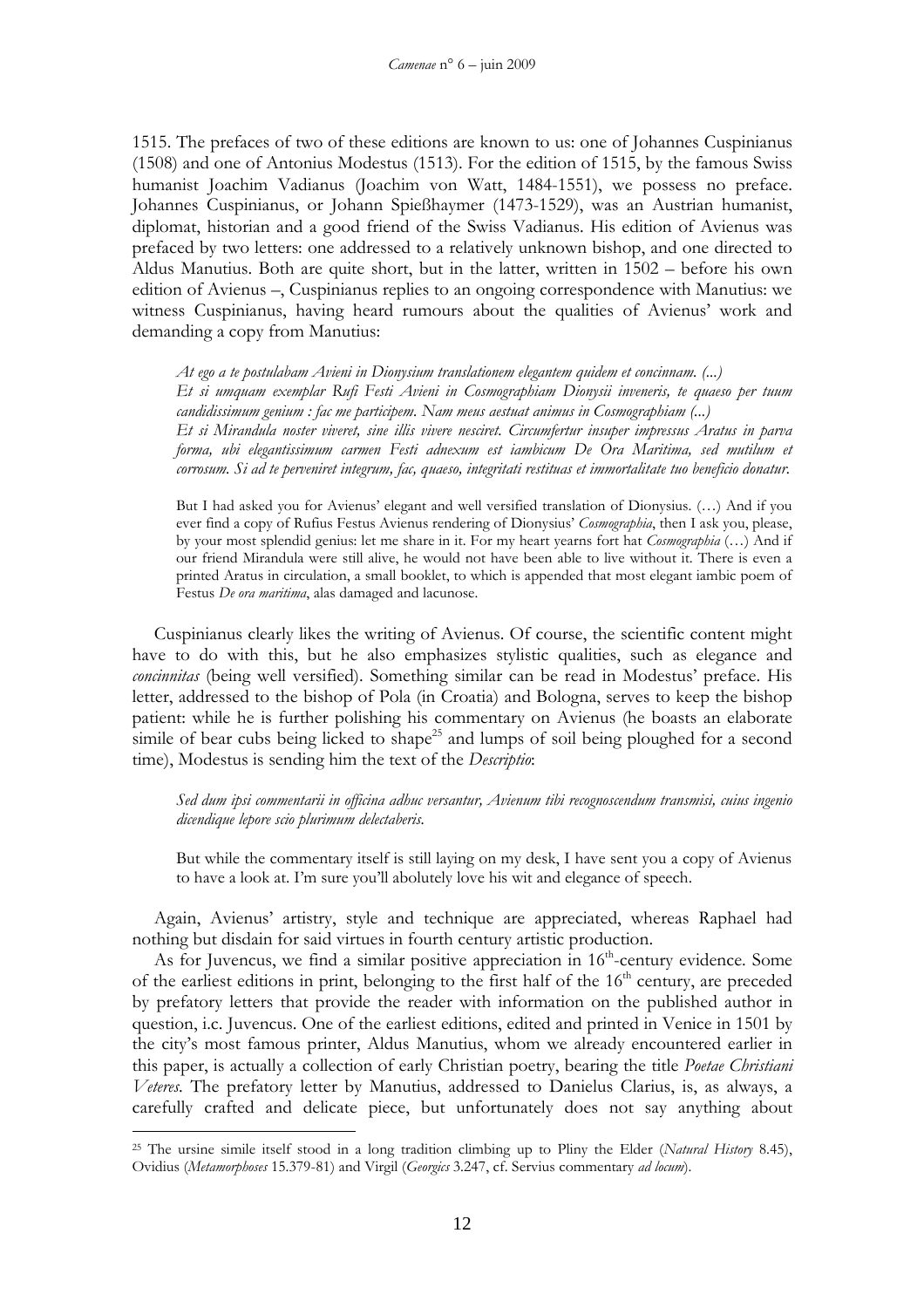Juvencus, except for the mention of his name when enumerating the authors featured in the collection. By far the most charming letter is to be found in the Leipzig edition of Juvencus that was edited by the German priest Wolfgang Gulden from Zwickau, and printed in 1511 by Melchior Lotter in Leipzig. In a letter to the scholar and cleric, Caspar Güttel (1471-1542), Gulden describes how he, a humble priest – of course this is but a *topos* of modesty –, had visited the academy of Leipzig where, as in the *palaestra literaria*, he was intimidated by the intellectual *tours de force* the scholars were displaying in various disciplines. Fearing that he would give the impression of being a slacker, his mind weakened by the inactivity of a cleric's life, he nervously started to rummage his mind for some intelligent and fresh subject to impress his wrestling opponents with. Finding himself in this paralysing situation, he produced Juvencus as his secret weapon, the qualities of whom he describes as follows:

*Casu quodam oblatus mihi fuit libellus Iuvenci presbyteri, viri vitae sanctimonia ac scientia clarissimi, immensam Evangelicae legis maiestatem complectens. Quem cum legere coepissem, ac in eo admodum pregnantes, nihil quam evangelicam veritatem explicantes sententias eleganter heroicis versibus scriptas invenissem, mirum in modum mirabar in quibus abditis ille egregius ac Christianus scriptor, per longum temporis tractum (quem ante ducentos supra mille annos ab hinc in humanis fuisse annales tradunt), delituisset et cur tantus poeta ceteris, etiam ethnicis hactenus ignotior fuisset. Quare ego communi utilitati consulere volens, rem perutile me facturum existimavi, si ut author praefatus in lucem rediret, ac plures eius copiam haberent, quoquo modo efficere possem.*

By coincidence I was handed a booklet of the priest Juvencus, a man most renowned for both his righteous way of life and his learning – one small booklet comprising all the vast majesty of the evangelical law. When I had started reading it and found in it the most meaningful sentences, containing nothing but the evangelical truth and elegantly written in heroic verse, I wondered in which hiding places this excellent Christian author had been concealed for such a long time (the chronicles state that he lived more than 1200 years from now) and why such a great poet had thus far been les renowned than others, even pagan ones. And that is why I, thinking of the benefit of the public, thought it very useful if I were somehow to achieve that said author would return to the light and that many more would be able to enjoy his richness.

As you have already noticed, the charming intro of the letter has again been bent sideways in order to get to the real introduction and the topos of bringing a forgotten author back *in luminis oras* – though Juvencus hardly fits in that category. But along the way, Juvencus has been praised for both content (« pregnant sentences, containing nothing but the evangelical truth ») and form (« elegantly written in heroic verses »). The entire concept of the letter is, of course, to find a clever twist on the theme of defending the tremendous usefulness of one's publication.

Another variation of this can be found in the letter prefacing the Juvencus edition of the German humanist and professor at the Marburg University, Reinhard Lorich (ca.1500- 1564). This edition was printed in 1537 in Cologne in the office of Eucharius Hirtzhorn, or Cervicornus. The prefatory letter is directed to Johannes IV, count of Wied, a small County, locked in an armpit of the Rhine, in between Cologne and Marburg. Lorich uses the entrance gate of complaint: too much is published nowadays and most of it is rubbish. What should one read and what can be safely dismissed? These are questions to which he, as a man of learning, knows the answer. Yet not everyone has the time or capability of reading and judging all, and therefore Lorich proposes a publication regime: less, but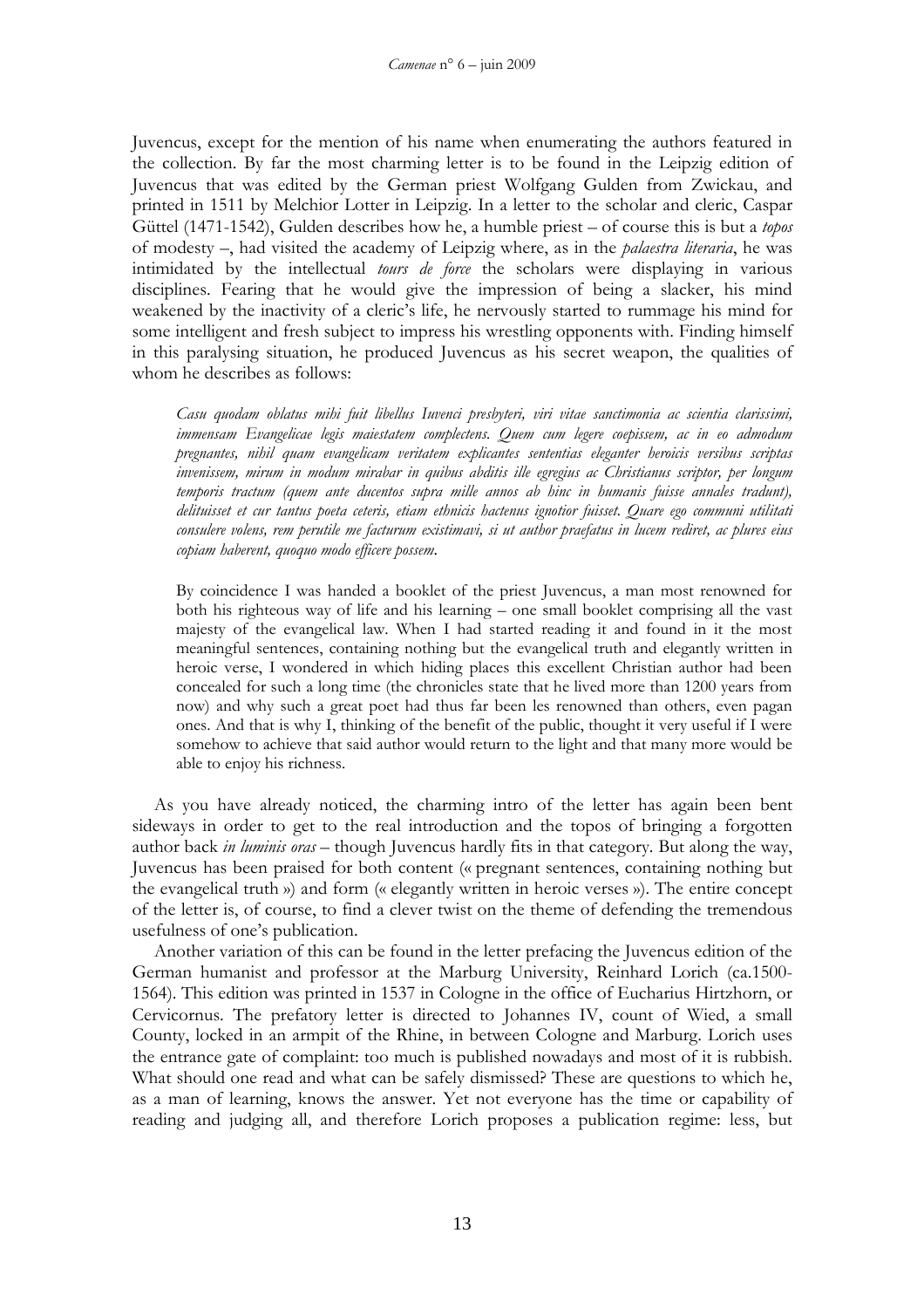better. The best would be to stick to authors who have had success for centuries, received well by men of learning and never went out of possession. One of them is Juvencus<sup>26</sup>:

*In quorum numero si non primas ferunt, Iuvencus hic noster ac Sedulius certe (mea sententia) non tamen in postremis erunt. Quorum alterum divus Hieronymus non in uno loco praedicavit, quasi dignum Argivo (ut aiunt) clypeo, alterum adorantia Patrum sanctissimorum decreta laudibus tulerunt in caelum. Qui si non undique pomposo verborum apparatu intonantes, delicatis nimium, quae magis elegantia sermonis, quam studio pictatis, sibi blandiuntur ac perplacent, ingeniis satisfacere videbuntur, omnia compensabunt uberrimo conspicuae veritatis et sanctimoniae fructu. Certe si Quintillianus perniciosam rebuspublicis dicendi peritiam, nisi bonitas accesserit, affirmat et Cicero eloquentiam sine sapientia, nimium incommodaturam afferit, quanto magis Christiani homines pietatis non fucatae rationem, quam splendoris artificii habere debent ? Quamquam nihil occurrit quod, ab authoribus hisce desumptum et purgatis auribus infertum, offendiculo possit esse. Nihil enim a pura latinitate, nihil a legibus poeticis alienum, nihil barbarum, nihil quod quasi scopulum fugiendum ille dicebat insolens. Dilucida phrasis emicat et ab omni vitio remotus sermo. Non deest verborum ac rerum, quibus etiam critici morosiores acquiscerent, ornata dignitas. Haec omnia commendatiora faciunt et veluti solem inferentes illuminant Evangelicae veritatis historiae, plenis veneranda maiestate versibus expressae.*

Though they may not take first prize among these, our Juvencus and certainly Sedulius (in my opinion) are definitely not among the last. The first one is praised by Jerome on more than one occasion, worthy (as they say) of the Argive shield, the other was praised to heaven by the admiring decrees of the saint fathers. And though they may not thunder all the time with a pompous vocabulary and may give the impression of appealing not very much to delicate minds, who revel and indulge in the elegance of the speech, rather than in the devotion of the depicted, they will compensate for this with the rich fruit of evident truth and sanctimony. For if Quintillian affirms that skilled speech is harmful to the republic if there is no righteousness in it, and if Cicero claims that eloquence without wisdom will be troublesome, how much more do Christian men need to be concerned not with the splendour of artifice, but with pure piety? Still, there is nothing that could offend, when lifted from these very authors and offered to refined ears. He never rudely spoke a word that was foreign to pure *latinitas* or to poetic laws, nor a barbarous word, or anything that ought to be avoided like a cliff. His clear phrasing shines and his speech is far from any vice. The elegant dignity does not lack words or ideas that even the most morose critic would assent to. The story of scriptural truth, expressed in verses full of venerable majesty, makes all of this more distinguished and lights it up as if carrying sunlight.

Lorich gives us a moderate appraisal : he admits that Juvencus might not be the very best of poets. He is however a good one and the Christian truth contained in his poem helps elevate him to the degree of excellence, worthy of publication. In addition, Lorich added an epigram to his edition, which boasts similar praise of Juvencus, and of Sedulius. A number of editions also included an epigram by the famous German humanist Hermann von dem Busche (1468-1534), written in appraisal of Juvencus<sup>27</sup>.

It may be clear by now that the selection of pre-Gibbon testimonies is quite a fascinating hodgepodge, storing diverse opinions underneath the amusing anecdotes. In any case, we will not find a key here to unlock the modern problematic attitude towards the Late Antique aesthetic, for with the exception of Raphaels letter – displaying a very Gibbonian idea of decline – none of the texts really address the issue at hand, nor do they

<sup>&</sup>lt;sup>26</sup> Note the difference with Gulden, who claimed to have brought Juvencus back from oblivion.

<sup>&</sup>lt;sup>27</sup> Among the editions including von dem Busches epigram are those of Faustus Andrelinus Foroliviensis (Paris, ca.1500, printed by Jean Petit) and Richard Pafraet (Deventer, ca. 1503, printed by himself). Unfortunately, I was not able to see this epigram, due to the difficulty of consulting the early editions and my unfamiliarity with any modern printed editions of it.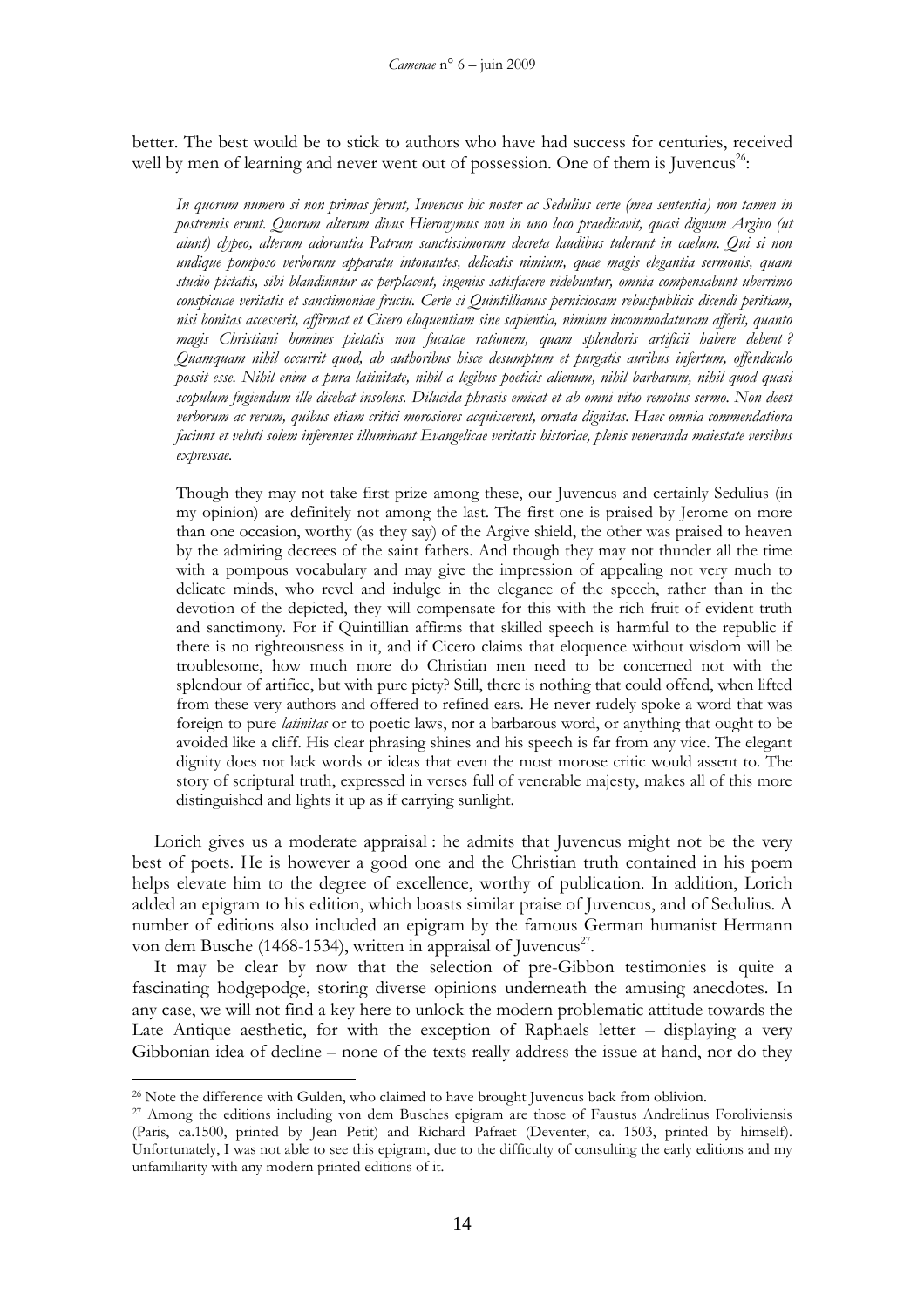show any signs of confusion in face of Constantinian culture. What is interesting, however, is how the Raphaelite idea of deterioration contrasts with the praise uttered in the various prefaces to Avienus and Juvencus. This apparent irreconcilability can be explained by exploring the contexts of both kinds of testimonies – the social embedding, the authorial intent, generic implications, etc. It appears that none of the expressed judgements of taste are « honest » ones <sup>28</sup>, but all of them share external motivations and various other interests in making their judgements.

#### THE NATURE OF THE TESTIMONIES AND THEIR INTERESTS

First, there are the introductory letters, serving as prefaces to the text editions. Numerous things can be said about this type of texts. We could, for one, claim a certain economic motivation underlying the texts, in the sense that they fulfil, to a certain extent and I am aware that the comparison does not reach all the way and should be used carefully—the role of modern blurbs, the promotional texts on the back cover of books. Their function is to attract the potential reader's interest and win him over into buying the book, by convincing him of the value of its contents, often using stereotypical phrasing<sup>29</sup>. Very similar mechanics can be discerned at work in the Renaissance prefaces. Pisani's letter, for example, which we encountered earlier on, recounts how the author was at the house of his mentor, Giorgio Valla, when *impressor quidam—*this would be Antonio de Strata, then came by to ask for something to publish, with the specification: « *multis commodum nec minus sibi lucrosum* ». After Pisani had obtained his wish, i.e. that the printer would procure an edition of Avienus, the printer asked for a favour in return:

*Is impressor demum a me postulavit efflagitavitque ut his opusculis praefationem aliquam apponerem, unde unusquisque, quantum commodum afferat inspiciens, emat libentius.*

Finally, this printer requested – demanded! – that I would add to these works a preface, from which anyone would gather what profit the work would bring him and buy it all the more eagerly.

Apart from Pisani's implied self-assertion, this is quite an eye-opening look at the economics governing the world of introductions. The printer wants the preface to convince the potential customer, who takes a brief glance at the introduction while leafing through the book. Another technique seen in modern literature is to have quotes from famous people or respectable colleagues on the cover as authorities to lend the work credibility. A similar method in the world of Renaissance introductions is the practice of dedication. It is Aldus Manutius who offers us evidence of this rationale:

*Operae pretium mihi videtur, Guide Pheretri, dux illustris, ut quaecumque volumina formis excudenda curamus praefatione aliqua, veluti clypeo quodam, munita exeant in manus hominum et, quo sit illis plus auctoritatis, viris vel doctrina vel dignitate vel utroque perinsignibus dedicentur.*

<sup>28</sup> For a discussion of the Kantian idea of disinterestedness by a classicist, see R. Martindale, *Latin poetry and the judgement of taste,* Oxford, 2005, chapter 1: Immanuel Kant and Aesthetic Judgement.

<sup>&</sup>lt;sup>29</sup> A swift look around what is lying on my desk at the moment of writing this paper, yields the following, very recognisable praise: « this exciting new collection of essays (...) will be of interest to literary critics and cultural historians of late Antiquity », « not just a mine of information on Roman *Realien*, but an intelligent and sympathetic evaluation of the poems », « pioneering study », etc. *ad libitum*.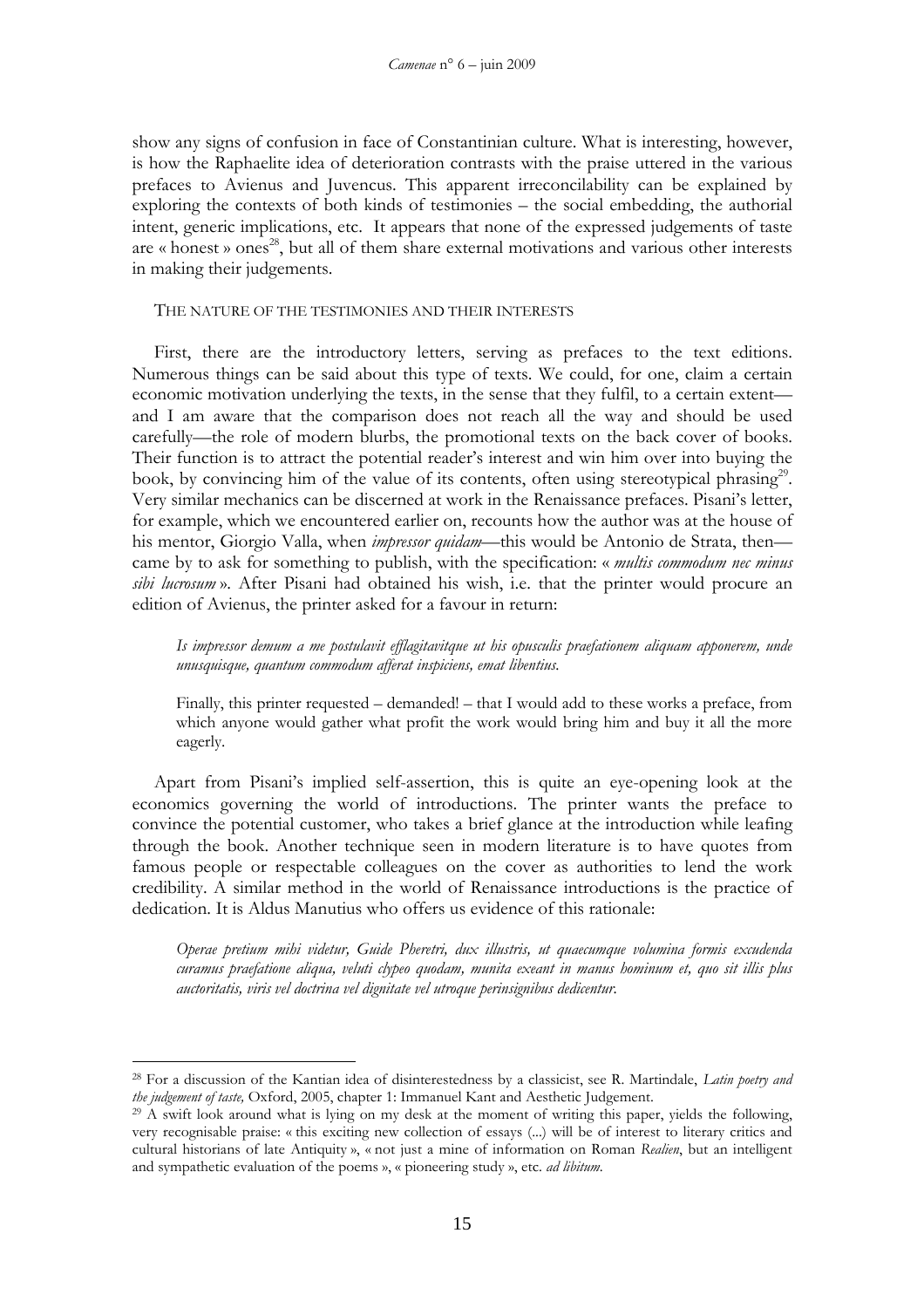The work seems to me, Guido Pheretrius, noble *duce* (of Urbino), to deserve that the volumes we trust to fine print reach the reader secured by a preface, like some sort of shield, and that they are dedicated to men famous by their learning, their position, or both, so that they gain more authority.

Economic interests tend to steer things along fixed routes. Thus, it should not surprise us that these introductory letters are to a large extent made up of fixed generic *topoi*. The goal is to make people buy the edition by convincing them of its value and the ways to do that – which are not limitless – have soon become *topoi*, characteristic of the prefatory genre. Once these rules have more or less been fixed – by no one in specific, at no precise point in time – the challenge is to make a twist on the standard piece, while not forsaking the initial goal and while staying within the parameters of the game. This allows the more gifted authors, such as Aldus, to commence their letter by explicitly revealing the mechanisms that they themselves are following. One of these *topoi* is the appeal to an authority, resulting in the dedication of the letter to a maecenas and the extensive praise of this maecenas. Another *topos* is to prove the value of the content by arguing « what a pity/what a loss/what an outrage/etc. it is that a brilliant author like X has been forgotten for so long ».

This brilliance is sometimes induced to give more extensive praise of the author at hand. This is exactly what we saw in the letter of Wolfgang Gulden earlier: after « spontaneously » praising all the merits of Juvencus, he wondered how it was possible that an author of such splendour had gone unnoticed for all those years. As for this brilliance, nowhere really do we meet misleading praise. What does happen, is that virtues are enhanced and vices are carefully hidden away. As such stylistic highfliers are praised for their style, while moderate poets can be praised for the message they convey. In addition and related to this, we may note a phenomenon that is used in particular for Christian authors: emphasizing the edifying nature of the poem. We find this in all introductory letters to editions of Juvencus. The pious message contained in the text will be beneficiary for the reader and may even help shape him for further lecture of the pagan canon<sup>30</sup>. In the letter prefacing his *Poetae Christiani Veteres*, Aldus Manutius gives the following simile to express this idea:

*Nam cum ad gentiles iam bene instituti legendos se conferent, bona quaecumque invenerint legendis illis, ut e spinis rosas et id genus flores, accipient; mala vero et quae moribus obsunt prudentes, tamquam scopulum, evitabunt.*

For when they turn to the pagan authors once they are well learned, they will collect whatever good things they find there, like roses from between thorns and flowers of the kind; yet prudently they will avoid the bad elements and those incompatible with good morals, like a cliff.

Thus, most praise that is to be found in the introductory letters should be considered in light of the economic and generic nature of these texts.

Sometimes, other interests can be at stake, too. One of the reasons that I am curious about the epigram of Hermann von dem Busche is because of his possible motivation for doing so. For Buschius, as he was also known, was deeply involved in the defence of the *studia humanitatis* at the more conservative university of Cologne. His *Vallum Humanitatis*,

<sup>&</sup>lt;sup>30</sup> Quite the reverse of the opinion held by a fourth-century Christian like Saint Jerome held, who saw traffic going in the opposite direction: the classics could be read « to serve Christian ends » (A. Mohr, « Jerome, Virgil, and the captive maiden: the attitude of Jerome to classical literature », *Texts and Culture in Late Antiquity*, Swansea, 2007, p. 312).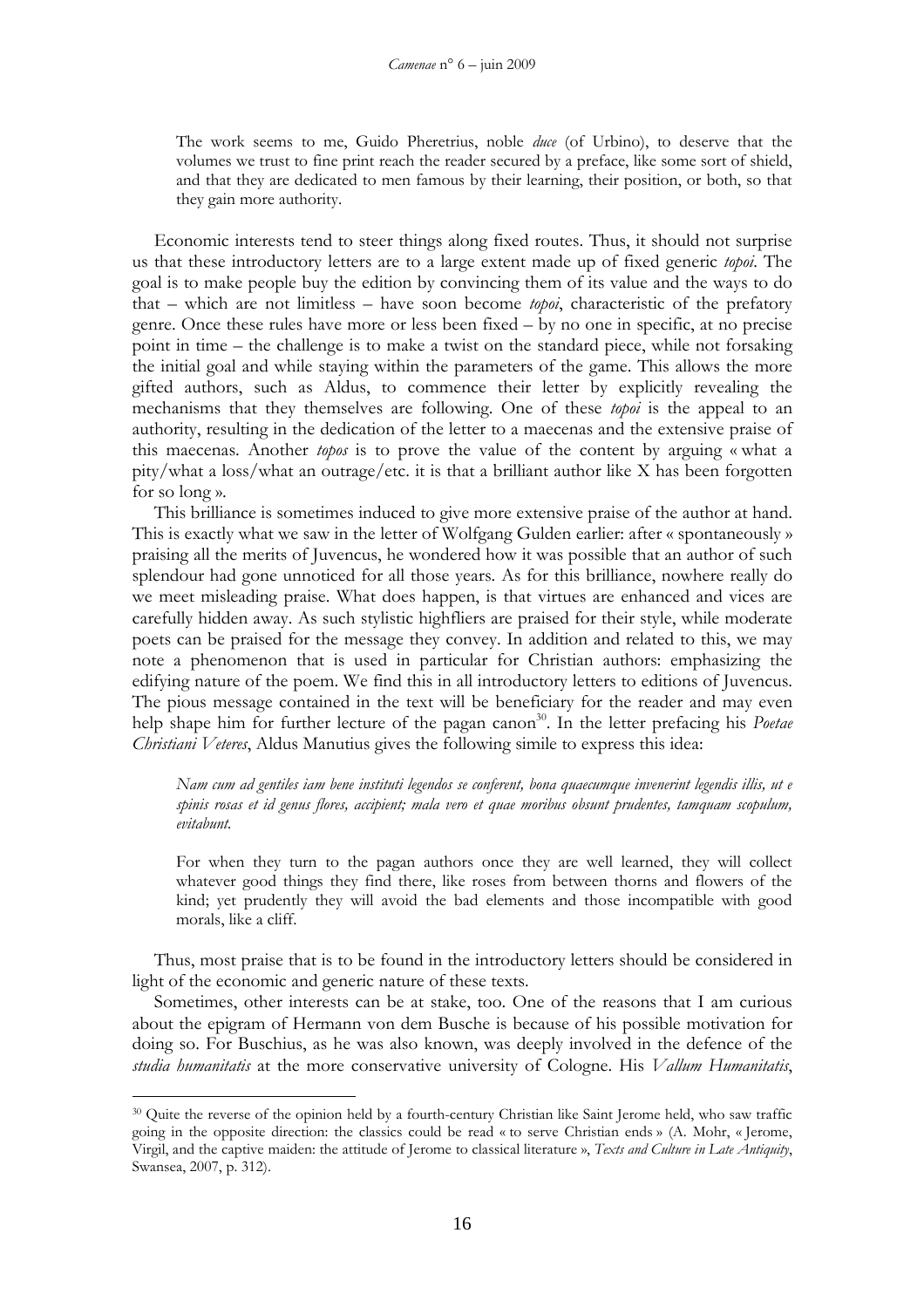which was published by the Cologne printer Nikolaus Kaiser in 1518, was « on the one hand, an apologia for humanistic study and, on the other, a polemic against the opponents of such study<sup>31</sup> ». The arguments proposed in it « form a *vallum*, a strong fortress in defense of the Renaissance *studia humanitatis*<sup>32</sup> ». Mehl's study suggests a similar approach between Busche's German defense and its Italian counterpart. One of such similarities that comes to mind immediately is Busche's appeal to count Hermann of Wied – the uncle of Count Johann IV of Wied to whom Lorich addresses his introductory letter – who was the freshly appointed Archbishop of Cologne at the time. Busche's appeal to him as an enlightened maecenas of letters in the conservative world surrounding him in Cologne, bears a strong resemblance to the appeal that the artist Raphael would make the following year, in 1519, to pope Leo X, known as a maecenas throughout Europe. The comparison to Leo X will perhaps have charmed Archbishop Hermann in particular, since it was the same pope Leo who appointed him as Archbishop of Cologne in 1515, three years earlier. Perhaps we can also interpret Lorich's letter in this light, given the fact that Lorich had studied in Cologne in 1520, doubtlessly attending the colleges of prof. Buschius. But this is becoming a bit sketchy.

If the prefaces are « dishonest », then, does the same apply to Raphael's letter? We can certainly see similar external motivations to be at work, at least to some degree. Perhaps the key is enclosed in what could be called the nationalism underlying some of the Italian humanist theories. Raphael's conception of the history of architecture has a certain flavour of Italian patriotism to it and a distinct scent of local Roman pride<sup>33</sup>. The desire to conserve antiquities is tied to his conception of them as Roman heritage. His view of Roman (architectural or other) history seems like one of continuity from antiquity to Renaissance, only interrupted by the momentary lapse that were the Middle Ages, which were the result of barbarian intrusion. Hence his designation of everything medieval as « gothic ». Italian history, for Raphael, would run straight from Antiquity to Renaissance, if it were not for « the Goths ». In his sketch of Antiquity, he anticipates this by giving a degenerative view of it, positing a decline for every form of culture as it dates closer to those barbarian Middle Ages. This can explain the strange forking of paths in his sketch of architectural history. He really saw one (degenerative) aesthetic – or at least closely related ones – behind the various art forms of Antiquity, but there was one practical problem: due to the nature of his enterprise, i.e. to convince his patron of the importance of the conservation of antique monuments, he could not claim that late antique architecture was really not worth saving at all. As Di Teodore admits: « Le véritable objectif est de justifier le choix des édifices 'exemplaires' qui serviraient de référence au programme de relevé de la Rome impériale élaboré par Raphaël. 34 » Thus, he made architecture the exception that did not follow the route of decline. It might be of further interest to point out a similar, yet at some points very different, conception of Roman history by the Swiss humanist, scholar and mayor of Sankt-Gallen, Joachim von Watt (1484-1551), or Vadianus as he latinized his name. As Perrine Galand-Hallyn has outlined<sup>35</sup> – and I interpret roughly – Vadianus saw

<sup>31</sup> J. V. Mehl, « Hermann von dem Busche's *Vallum Humanitatis* (1518): A German defense of the Renaissance *studia humanitatis* », *Renaissance Quarterly*, 42, 1989, p. 487.

<sup>32</sup> *Ibid*., p. 501.

<sup>&</sup>lt;sup>33</sup> My thanks to Sarah Charbonnier and Mélanie Bost-Fievet who pointed out that this nationalism is actually a distinct and very local jingoism, with various Italian cities boasting pride in their antique heritage—Naples and Statius being a notorious case.

<sup>34</sup> F. P. Di Teodoro, *La lettre à Léon X*, p. 15.

<sup>35</sup> P. Galand-Hallyn, « '*Posteriores sed non deteriores'* : The humanist perspective on Latin literature at the end of the Quattrocento and its repercussions in the French Renaissance*, Latinitas Perennis I: The Continuity of Latin Literature*, ed. W.Verbaal, Y. Maes & J. Papy, Leiden / New York, 2007, p. 185-214.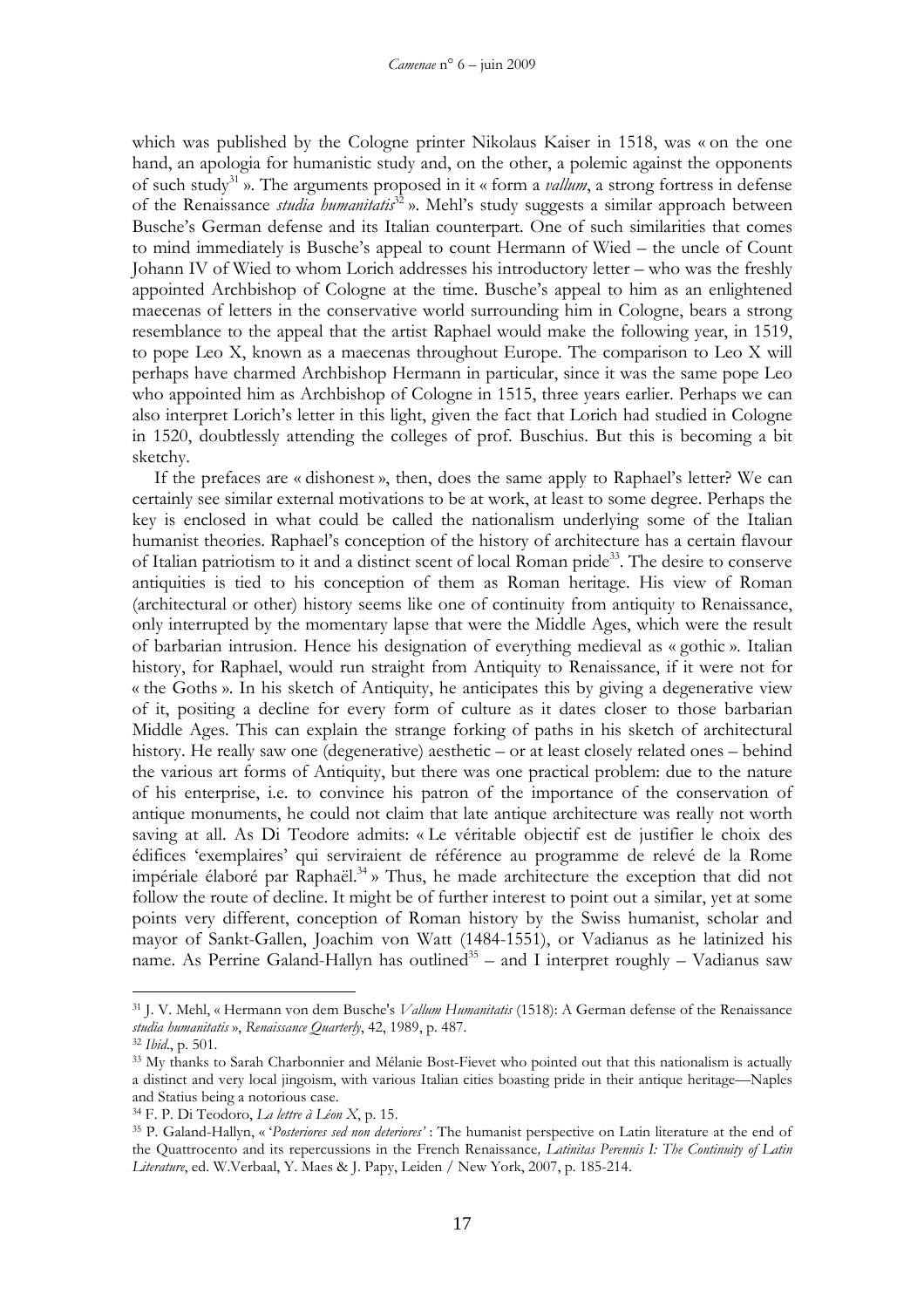the history of Latin literature, in the tradition of Poliziano and Crinito, as one large and more or less timeless continuum reaching from Antiquity to the Renaissance<sup>36</sup>. He used the metaphor of the stages of life to stress the qualities of each period. This long-stretched period of time was permanently battling the threats of barbarism, but never succumbed. Incidentally – or not – Vadianus is one of the scholars who procured an edition of Avienus in 1515. Alas, no prefatory letter or any such testimonial has been preserved. Perhaps we might find here the missing link between Raphael's letter and the introductory genre?

It is clear that these texts can be better understood when situated in their generic and social contexts. Whether the Renaissance scholar felt the modern uncomfortableness when faced with fourth-century poetry is, however, not clear from these texts. Neither is it clear that he did not. Perhaps Raphael's view of a Late Antique cultural decline bears most importance as a sign of a certain aversion to Late Antiquity developing at the time, a view distorted by the pragmatic plea for his architectural enterprise. A view perhaps shared by the other authors, too, but curtained off by the demands of the prefatory genre. In order to draw such strong conclusions, however, these texts are too few, too tangential and not honest enough. There are often different interests at stake and as such these introductions and other documents are not entirely innocent material. They are treasure chests of worlds, words, and people, but though the lure of the gold may be tempting one needs to handle the contained treasures diligently when using them in stories from a different world.

<sup>36</sup> One is reminded of Petrarch's tenth eclogue *Laurea Occidens*, in which the whole of antique literature has found its place in one contemporary scenery – including Juvencus.